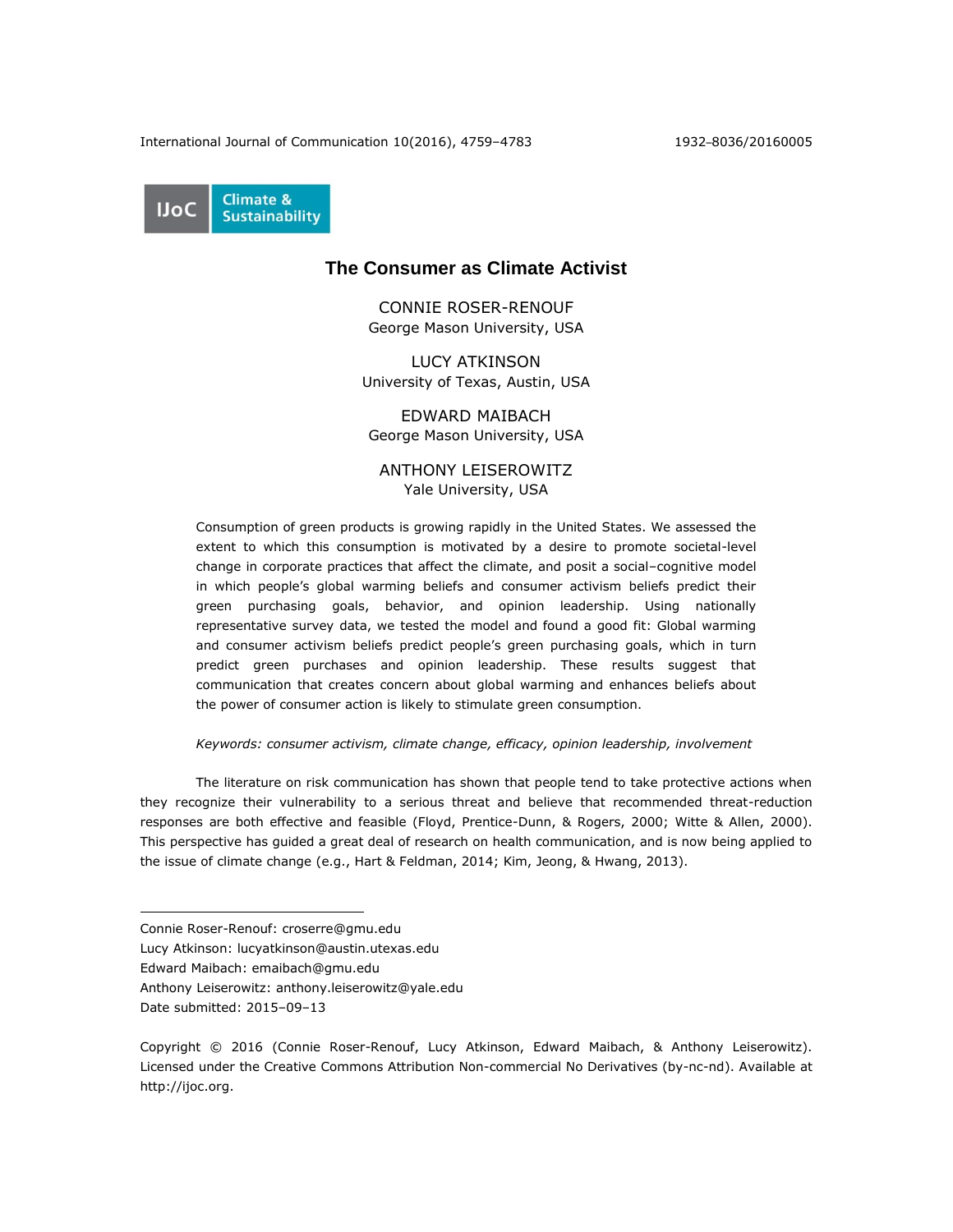Perceptions that threat responses are ineffective or infeasible are likely to be greater barriers to climate action than to protective health behaviors because of multiple factors: Climate change is a massive *collective action* problem, and the effects of any single individual's behavior may be perceived as distal and small as compared with, say, the effects of quitting smoking on the smoker's health. Many people are unsure which actions will effectively reduce the threat, and structural barriers increase the difficulty of some effective actions (e.g., the distance between suburbs and city centers and a lack of mass transit options may make greener transportation choices difficult). These barriers can contribute to feelings of low self- and response efficacy (Lorenzoni, Nicholson-Cole, & Whitmarsh, 2007). Nonetheless, over half of Americans believe that if most in the United States acted as they themselves act, it would reduce global warming "a lot" or "some" (20% and 35%, respectively; Leiserowitz, Maibach et al., 2014); this suggests that people perceive their own actions as potentially efficacious.

Of the many possible ways individuals can reduce their own environmental impact, one particular behavior, the consumption of greener products, is widespread and growing in the United States. Between 2001 and 2011, for example, the organic food industry grew at a rate of 238%, compared with 33% for the overall food market; sales of organic nonfood products more than quadrupled between 2002 and 2011; and the number of homes with solar panels grew more than 10-fold between 2006 and 2013 (Green America, 2013; Wisland, 2014). The degree to which these purchases are driven by concerns about climate change is unclear, however, as there are many potential motivations for buying greener products and services.

### **Research Objectives**

In this study, we assessed beliefs and objectives that underlie green purchasing<sup>1</sup> by Americans. We examined the degree to which such purchases are motivated by the societal-level goal of promoting corporate action on climate change, $<sup>2</sup>$  and compared these activist motivations with more personal, ethical</sup> consumption objectives.

<sup>1</sup> We use the terms *green purchasing* and *green consumption* throughout this article to refer to the purchase and use of products that are less harmful to the natural environment or climate. We do not refer to this as *sustainable consumption*, which implies reductions in overall consumption along with consumption of green products. Nor do we use the terms *ethical consumption*, *socially conscious consumption*, *political consumption*, or *conscious consumption*, as all of these are broader categories that may encompass green purchasing, but also refer to purchases mindful of social justice, fair trade, workers' rights, and cruelty-free production. We do not use the term *climate activism* to refer to all green purchases because consumers may choose green products for reasons unrelated to activism, and we reserve use of the term *climate activism* to actions that are intended to influence corporate behavior either directly through purchases, or indirectly, through attempts to influence the purchases of others*.*

<sup>2</sup> We use *global warming* and *climate change* interchangeably. Among climate scientists, the term *climate change* is preferred, but among Americans, *global warming* is more familiar, is used more often (Leiserowitz, Feinberg et al., 2014), and is the term used in the study's questionnaire. In general, we use *climate change* to refer to the phenomenon and *global warming* in references related to the questionnaire items, as in "global warming beliefs."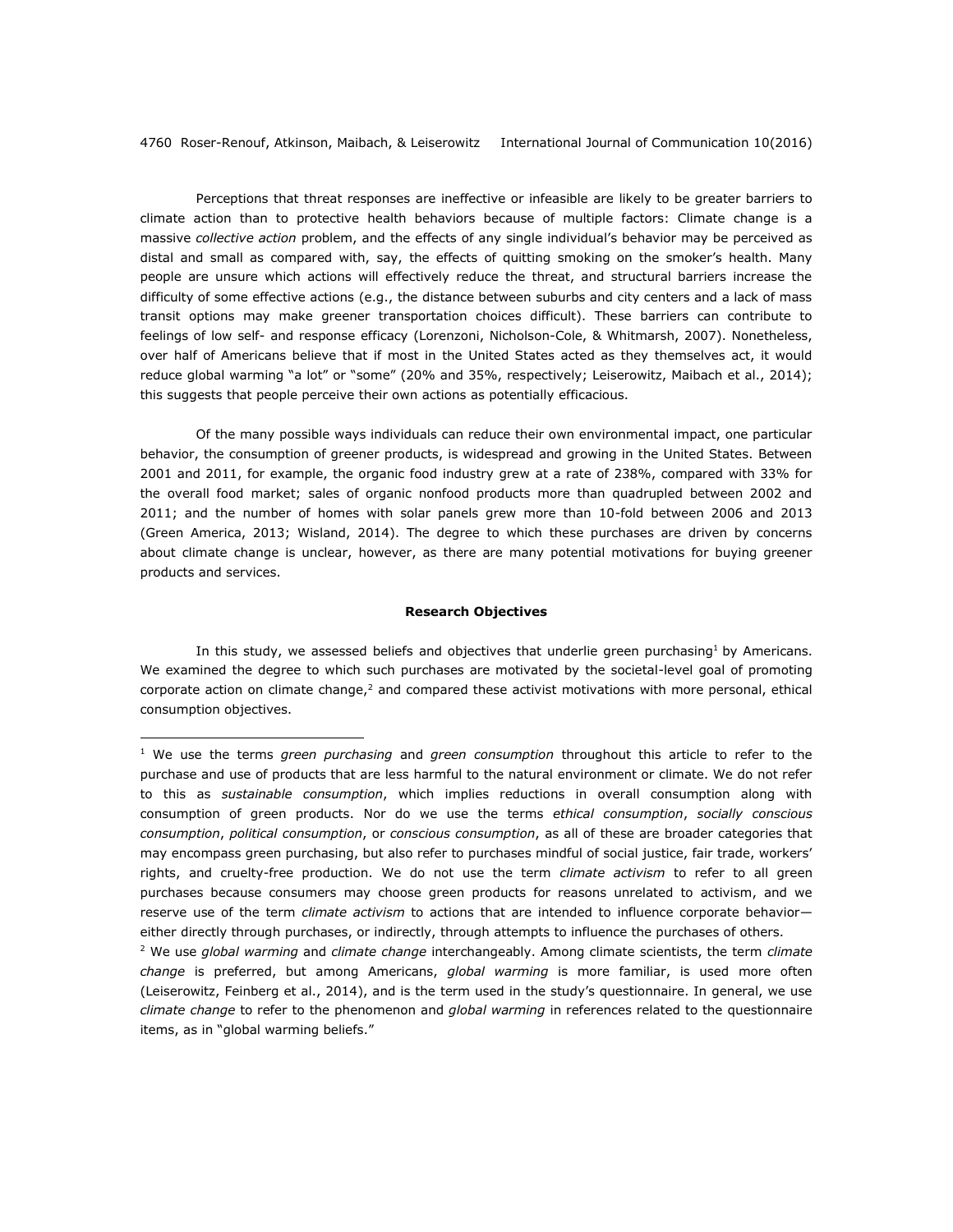The model of consumer activism we constructed and tested is an extension of a social–cognitive model shown to predict political activism on climate change (Roser-Renouf, Maibach, Leiserowitz, & Zhao, 2014) and is grounded in social–cognitive theory (Bandura, 1986, 2000). As a general theory of human behavior, social–cognitive theory encompasses threat-reduction responses in a more general understanding of goal-directed behavior that is motivated by beliefs about the outcomes of actions—both positive and negative—and people's perceptions of their ability to take actions with positive outcomes.

The political activism model has demonstrated that beliefs about the threat and solvability of climate change foster both affective issue involvement (i.e., emotional engagement with the issue, in terms of viewing it as both worrisome and personally important) and injunctive beliefs (i.e., beliefs that society should respond to the threat). People who are involved and support a societal response are likely to engage in opinion leadership and political activism if they believe activism is effective and their selfefficacy is high.

The model did not, however, take into account people's multiple motives, which may encompass more than threat reduction, and may include, for example, social and identity rewards. Political activism can be motivated in part by its personal and social benefits (Brady, Verba, & Schlozman, 1995; Klandermans, 2004), and consumption of green products is also likely to be motivated by nonpolitical benefits. This study thus contributes to research on the motivations, goals, and behaviors of green consumers and consumer activists (Atkinson, 2012, 2015; Shah et al., 2007; Willis & Schor, 2012) by examining the extent to which green consumption behavioral goals are the product of beliefs about the threat and solvability of climate change.

We differentiated two potential goals for green consumption: *social impact goals*, in terms of promoting a larger societal response to climate change by influencing the behavior of corporations and other consumers, and *personal green consumption goals*, which may be motivated by a variety of anticipated rewards. The study assessed the strength of these goals as predictors of the consumption of green products and services and the extent to which people who hold these goals act as opinion leaders to encourage green purchasing among their friends and family.

We proposed that people would seek to influence companies both directly, through their own consumption, and indirectly, through interpersonal communication and opinion leadership, to the extent that they are concerned about climate change, recognize it is solvable, and believe corporations will respond to consumer activism. We also anticipated that at least some people who purchase green products do so for personal reasons rather than as a form of climate activism. Hence, we anticipated that social impact goals would be more reflective than personal green consumption goals of global warming beliefs, and that social impact goals would more strongly shape consumption opinion leadership than personal green consumption goals would.

# **Key Beliefs That Drive Climate Change Issue Engagement**

Prior research has shown that four key global warming beliefs are central to people's evaluation of the issue: (1) certainty that climate change is occurring (threat recognition), (2) belief that it will be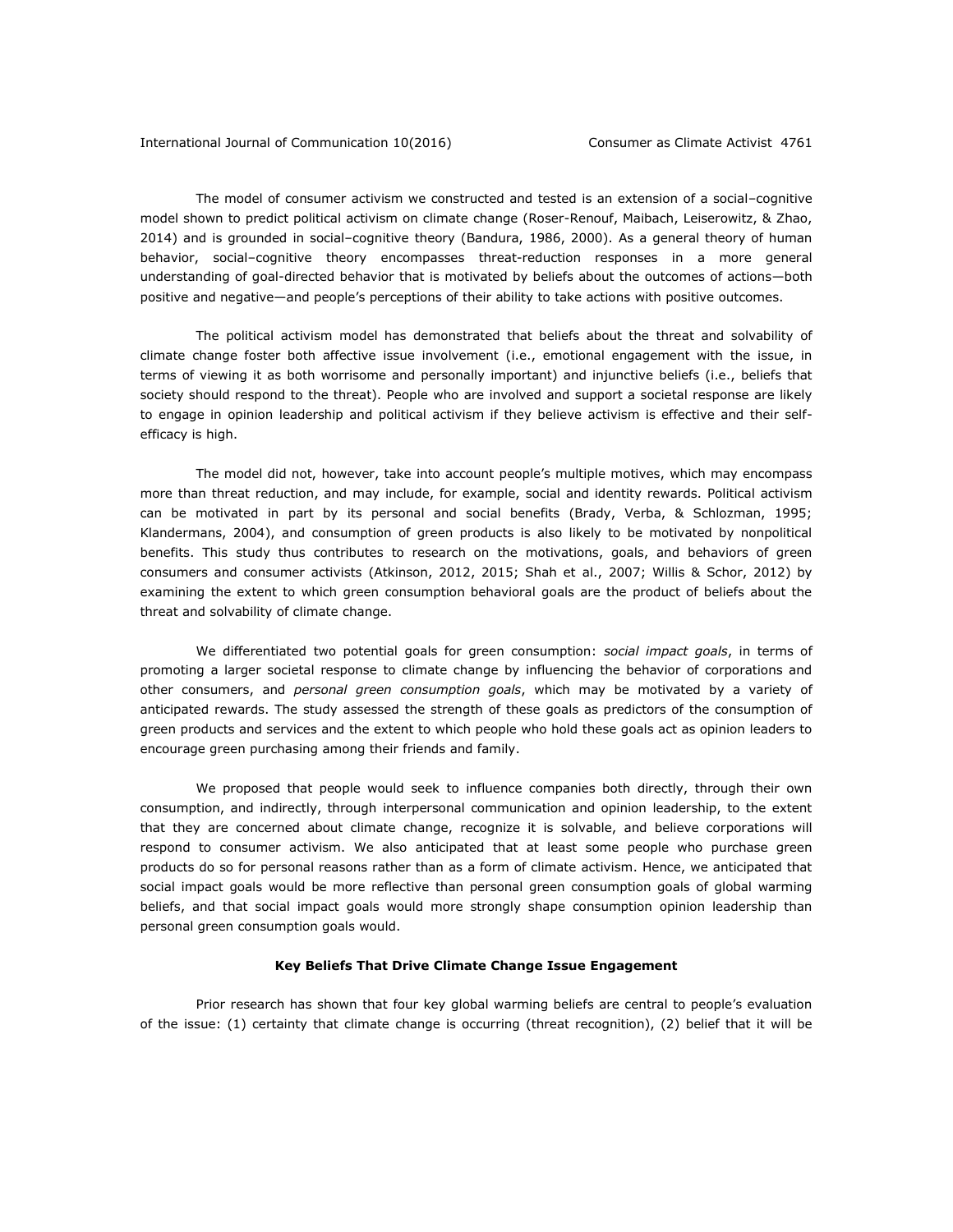harmful (risk perception), (3) recognition that humans are causing climate change (a belief underlying collective response efficacy<sup>3</sup>), and (4) belief that human actions are capable of reducing the threat of climate change (collective response efficacy). These beliefs predict perceived issue seriousness (Krosnick, Holbrook, Lowe, & Visser, 2006), affective issue involvement (Roser-Renouf et al., 2014), support for national mitigation action and policies (Ding, Maibach, Zhao, Roser-Renouf, & Leiserowitz, 2011; van der Linden, Leiserowitz, Feinberg, & Maibach, 2015), and political activism (Roser-Renouf et al., 2014).

This study adds an additional form of efficacy to reflect the collective action challenges of climate change, that is, belief that one's own actions would reduce global warming if undertaken collectively by others in the United States and other industrialized nations. This construct is a form of individual response efficacy bridging individual and collective response efficacy. It is highly unlikely that anyone believes that his/her own actions can significantly reduce global warming—at most they reduce the individual's own footprint—but the added belief that collective enactment of these actions would successfully reduce global warming may be a powerful motivator for personal behavior.

Thus, we expected that people who hold the four key global warming beliefs, as well as the belief that their own actions—collectively performed—can reduce global warming, would have higher affective issue involvement and stronger injunctive beliefs (i.e., beliefs that societal mitigation action should occur).<sup>4</sup> Issue involvement—as reflected in being interested in an issue, believing it has personal importance, and being emotionally involved—has been shown to increase people's attention to issues, their political participation, and their opinion leadership (Brady et al., 1995; Petty & Cacioppo, 1986; Shah & Scheufele, 2006). Involvement thus provides the drive to take action, and injunctive beliefs direct the drive toward actions promoting a wider societal response to climate change.

*H1: People who hold the key beliefs that global warming is real, human-caused, dangerous, and solvable by their own and by collective action will (H1a) be more affectively involved with the issue and (H1b) hold stronger injunctive beliefs that societal action is needed to reduce the threat.*

# **Choosing Consumer Action as a Response to Climate Change**

People who are affectively involved with the issue of climate change and who believe societal action is needed must appraise how to respond. Surveys suggest that for many Americans, the behavioral

 $3$  If humans are not creating climate change, it is unlikely that we can reduce it.

<sup>4</sup> Our measures and conceptualization of injunctive beliefs are similar to the personal normative beliefs contained in the value–belief–norm model (Stern, Dietz, Abel, Guagnano, & Kalof, 1999). The value– belief–norm construct focuses on beliefs about what should be done *by society* and *by the respondent personally.* Our construct is similar, but does not include the personal dimension of the construct, focusing instead on respondents' desired response from government, corporations, and citizens. The collective focus of our measures reflects the importance of collective action on climate change. We renamed the construct "injunctive beliefs," given the strong focus on what *should* occur.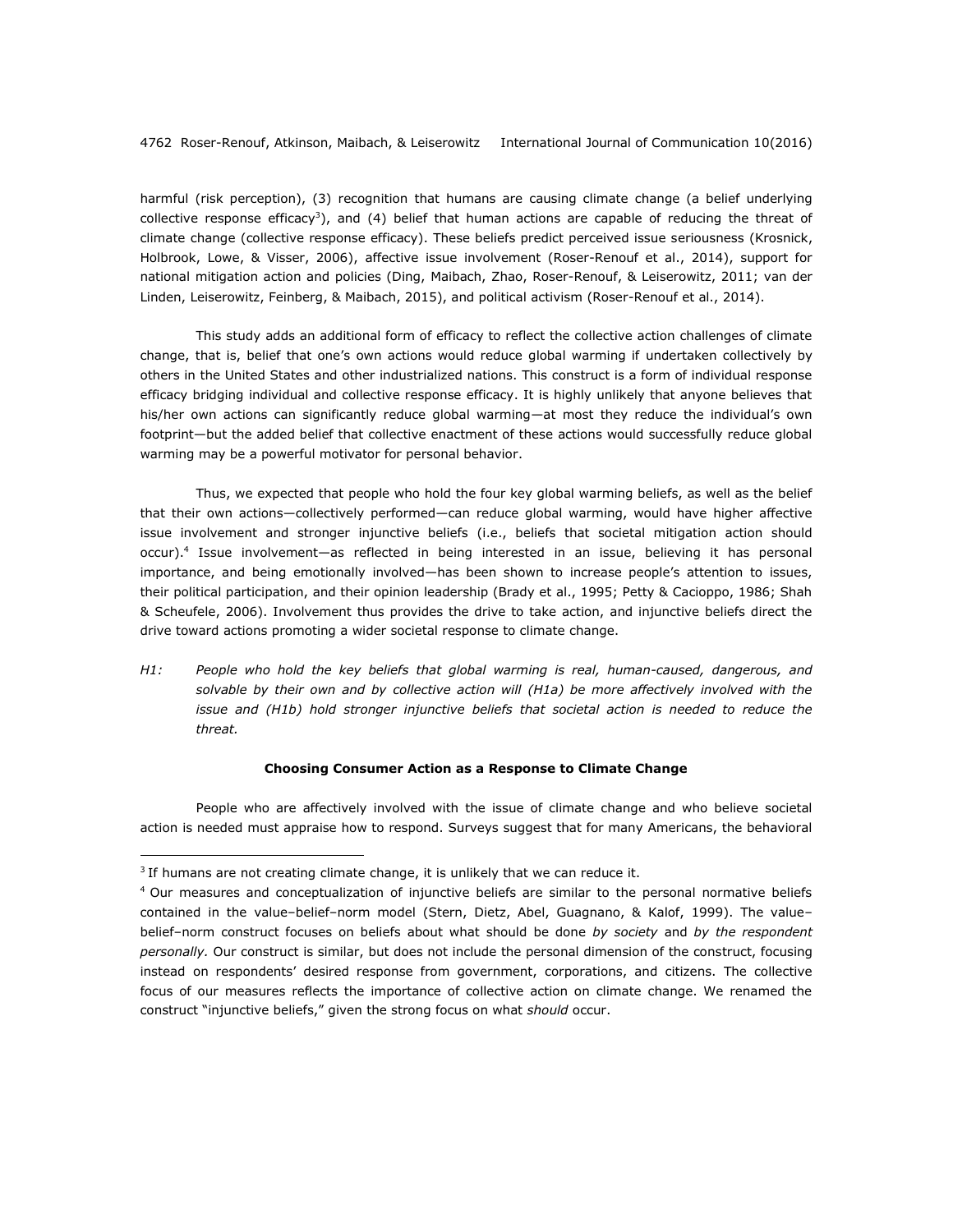response of choice is consumption of sustainable products and services. In 2013, 29% of Americans said that they had, over the prior year, rewarded companies taking steps to reduce global warming by buying their products; in contrast, only 9% said that they had contacted a legislator in support of action to reduce global warming (Leiserowitz, Maibach, Roser-Renouf, Feinberg, & Howe, 2013).

We expected that consumers who are motivated to support greener businesses as a response to climate change do so because they view the purchases as both effective and feasible (Bandura, 1986; Witte & Allen, 2000). Strong efficacy beliefs regarding effectiveness and feasibility enable motivated individuals to form goals, formulate and pursue actions to achieve those goals, and persist in the face of obstacles and setbacks. The stronger the efficacy beliefs, the higher the goals and the greater the commitment to achieving them (Bandura, 1989).

Hence, we anticipated that people who are motivated to take action on climate change—as reflected in their (1) affective involvement and (2) injunctive beliefs—and who (3) believe that their own consumer actions are effective in changing corporate behavior would view green consumption as a means to achieving social change. As a result, they would form the goals to promote social change through their purchases.

*H2: People who are more affectively involved with the issue; hold stronger injunctive beliefs that people, corporations, and governments should take action to mitigate climate change; and have stronger beliefs that their own actions can influence corporate behavior will hold (H2a) stronger social impact goals for their purchases and (H2b) higher personal green purchasing goals.* 

### **Green Consumption's Other Motivations and Rewards**

Research on the drivers of political activism has found that people who become activists believe that the social movement they are joining has the chance to succeed, and that their participation improves the movement's chances of success (Burstein, Einwohner, & Hollander, 1995; Finkel, Muller, & Opp, 1989). There are, however, additional drivers of political activism: People may become politically active in response to social influence (someone asks them to participate) or because they derive social and personal identity rewards from their participation (Brady et al., 1995; Klandermans, 2004).

Similarly, there are other, more personal motivations for green consumption: In many social circles, green consumption is viewed as morally correct, thereby providing both social rewards, in terms of community and sense of belonging, and personal identity rewards, in terms of status and prestige (Griskevicius, Tybur, & Van den Bergh, 2010). Brand communities can arise out of mutual appreciation for and consumption of products and services, leading to the development of strong, other-oriented attitudes, such as trust and reciprocity (Muniz & O'Guinn, 2001). In the context of fair trade consumption, which entails concerns for both workers' rights and environmental protection, in-depth interviews indicate that this kind of consumption builds social capital and engenders community-minded goals (Shaw, Newholm, & Dickinson, 2006).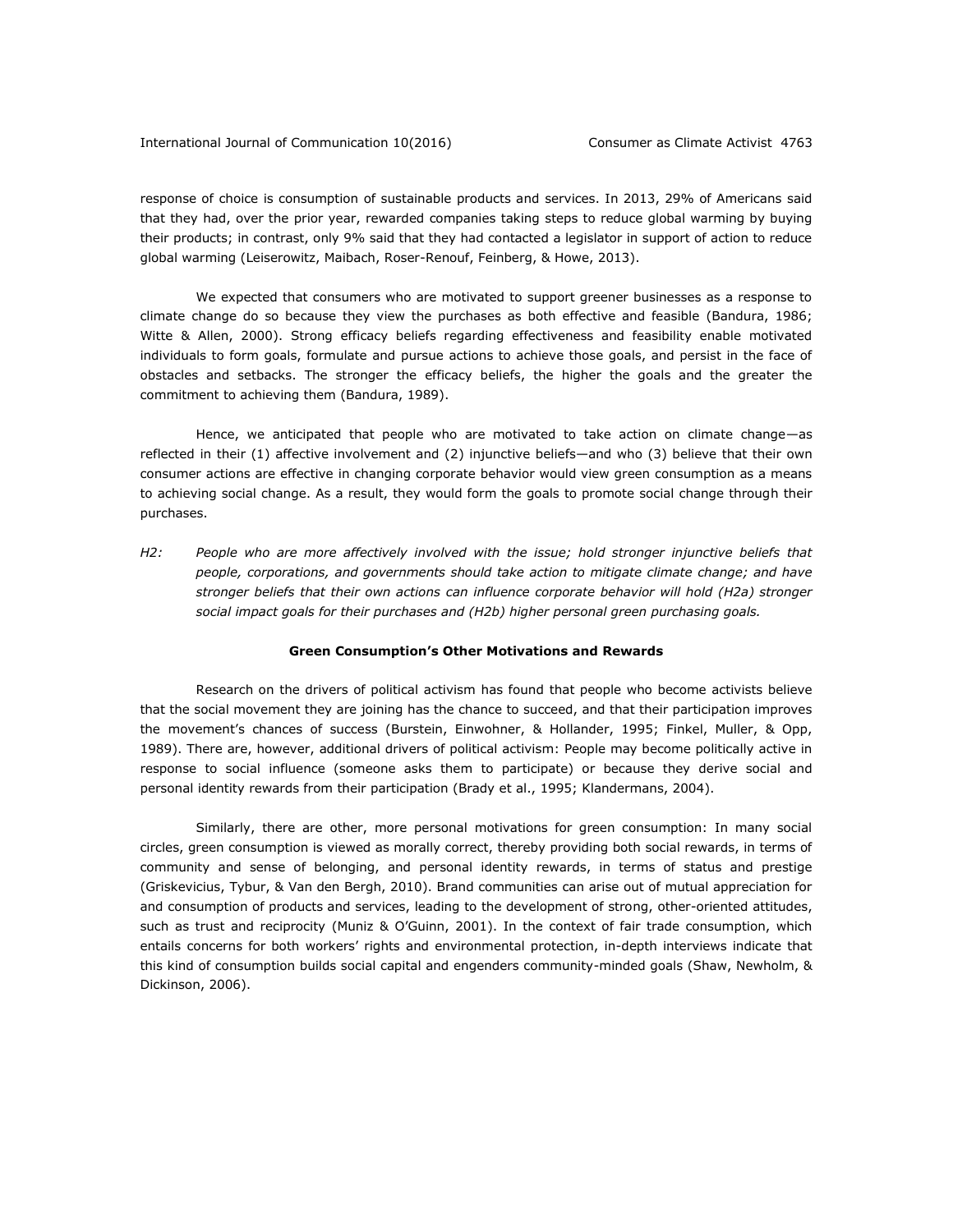Still other research has indicated that social and identity rewards can also entail a self-oriented focus intent on maximizing individual benefits. For example, ethnographic research has demonstrated that conspicuous consumption (i.e., wasteful expenditures on the purchase of expensive items) is a form of signaling, a way for individuals to indicate to others that they have sufficient economic capital to waste on costly or ineffective items, thereby accruing greater social status and prestige (Bird & Smith, 2005). Griskevicius and colleagues (2010) have shown similar patterns in the context of green consumption in particular. Competitive altruism and costly signaling become especially salient for those products that are visibly consumed, such as hybrid cars, and for items that are seen as more expensive and/or less effective, such as environmentally friendly cleaning products (Griskevicius et al., 2010).

These more personal motivations for green consumption are consistent with Stern's (2000) definition of *environmental consumption* as "private sphere environmental behavior" (p. 409) rather than activism. Some social theorists contend that green consumption actually represents a retreat from social action: They argue that green consumption positions the solutions to climate change in the marketplace and not in the political sphere, thereby focusing on individual lifestyle choices that reinforce the status quo rather than collective action that challenges consumer culture (Giddens, 2009; Katz-Kimchi & Atkinson, 2014; Kurz, Augoustinos, & Crabb, 2010). Consumer activism thus displaces political participation, individualizes action, directs people away from the political arena where real changes must be made, and promotes self-protection. People may avoid buying toxic products, for example, instead of engaging in political action to remove such products from the market (Szasz, 2007); they may be civic-minded in their consumption only when it serves their self-interest (Atkinson, 2012).

Consumer choices may reflect purely self-interested or activist motivations, but it is likely that for many people, they reflect both (Atkinson, 2012). The decision to purchase organic food, for example, might involve concerns about both personal health and the environment, and the decision to install solar panels might be motivated by environmental concern as well as a desire to save money over the long term.

In light of the many possible motivations for choosing greener products, we anticipated that climate change issue engagement and the perceived effectiveness of consumer activism would be stronger predictors of social impact goals than of personal green purchasing goals, which may reflect anticipated outcomes that are unrelated to climate change.

*H3: Consumer activism response efficacy and climate change issue engagement—as reflected in affective issue involvement and injunctive beliefs—will be more strongly predictive of social impact goals than of green purchasing goals.*

## **Green Consumption, Opinion Leadership, and Consumer Activism**

We expected that the green consumption and social impact goals people set for themselves would translate into behavior: Those who hold these goals will buy more green products and services. Although behavioral goals are not always identical to behavioral intentions, they are closely related, with proximal goals, such as recycling, virtually identical to intentions, whereas more distal goals, such as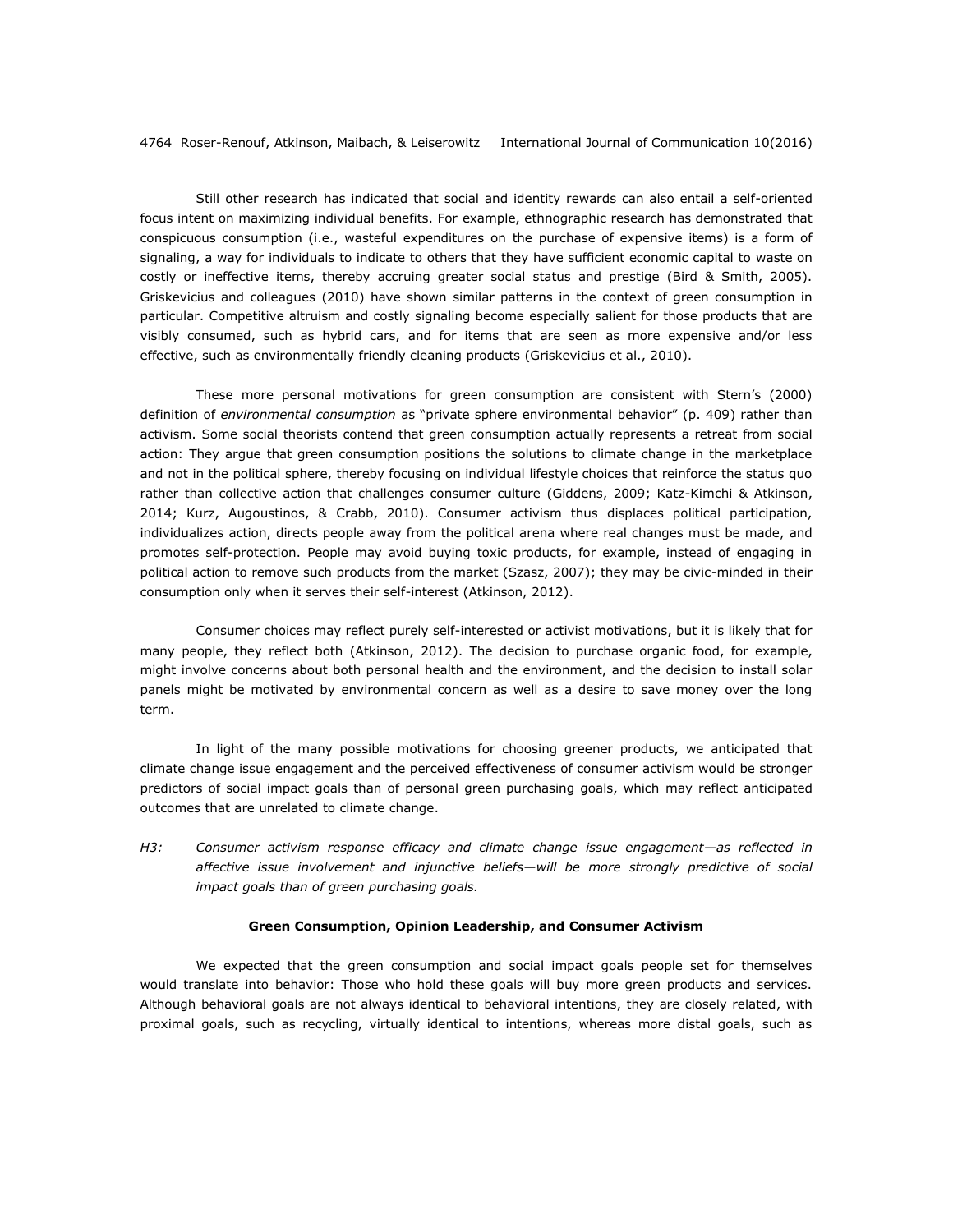## International Journal of Communication 10(2016) Consumer as Climate Activist 4765

influencing the behavior of corporations, are less so. A meta-analysis of meta-analyses found that 28% of the variance in behaviors is explained by behavioral intentions (Sheeran, 2002), and a meta-analysis focused solely on proenvironmental intentions and behaviors had essentially the same result ( $R^2 = .27$ ; Bamberg & Möser, 2007). Thus, we anticipated that goals, like intentions, would predict behaviors.

Green purchases may or may not represent climate activism, contingent on the outcomes being pursued. Central to the question of whether green consumption signals personal, private benefits or represents climate activism is the role of social influence and the power of opinion leadership. Consumption is an inherently social pursuit, and green consumption is no exception (Buenstorf & Cordes, 2008). Studies of political communication and opinion leadership have repeatedly shown that people with high interest in issues and high political self-efficacy are information-seekers who act as opinion leaders, influencing the opinions of those around them (Dalrymple, Shaw, & Brossard, 2013; Nisbet & Kotcher, 2009; Shah & Scheufele, 2006). Green consumers also tend to be information-seekers and opinion leaders who share information with others (Shrum, McCarty, & Lowrey, 1995). Specific to climate change, research on political activism has shown that climate change opinion leaders tend to be high on all four key beliefs regarding its reality, cause, threat, and solvability (Roser-Renouf et al., 2014).

Hence, we expected that those whose climate change beliefs and consumer activism response efficacy beliefs have motivated them to form social impact and personal green consumption goals would act as opinion leaders regarding green consumption. We further expected that opinion leadership would be more strongly predicted by social impact goals than by personal green consumption goals in light of the multiple potential motivations people may have for holding personal green consumption goals, only some of which are related to promoting social change.

- *H4: People with higher social impact and personal green purchasing goals will be more likely to (H4a) engage in opinion leadership on green purchases and (H4b) purchase green products and services.*
- H5: Social impact goals will be significantly stronger predictors of opinion leadership than personal *green consumption goals will be.*

## **Method**

Survey data were gathered online from members of a nationally representative, 55,000-member panel recruited and maintained by the research firm GfK Knowledge Networks. The panel is an online, nonvolunteer, probability-based panel, recruited using random digit dialing and address-based sampling. Membership closely tracks the Current Population Survey (published by the U.S. Census Bureau and the Bureau of Labor Statistics) on major demographics.

In April 2013, a sample of 2,222 panel members was randomly selected and invited to participate in the survey; 1,045 responded, for a survey completion rate of 47.1%. The survey took approximately 25 minutes to complete, and asked a range of questions about global warming beliefs, policy support, and climate-relevant actions. Sample characteristics are shown in Table 1.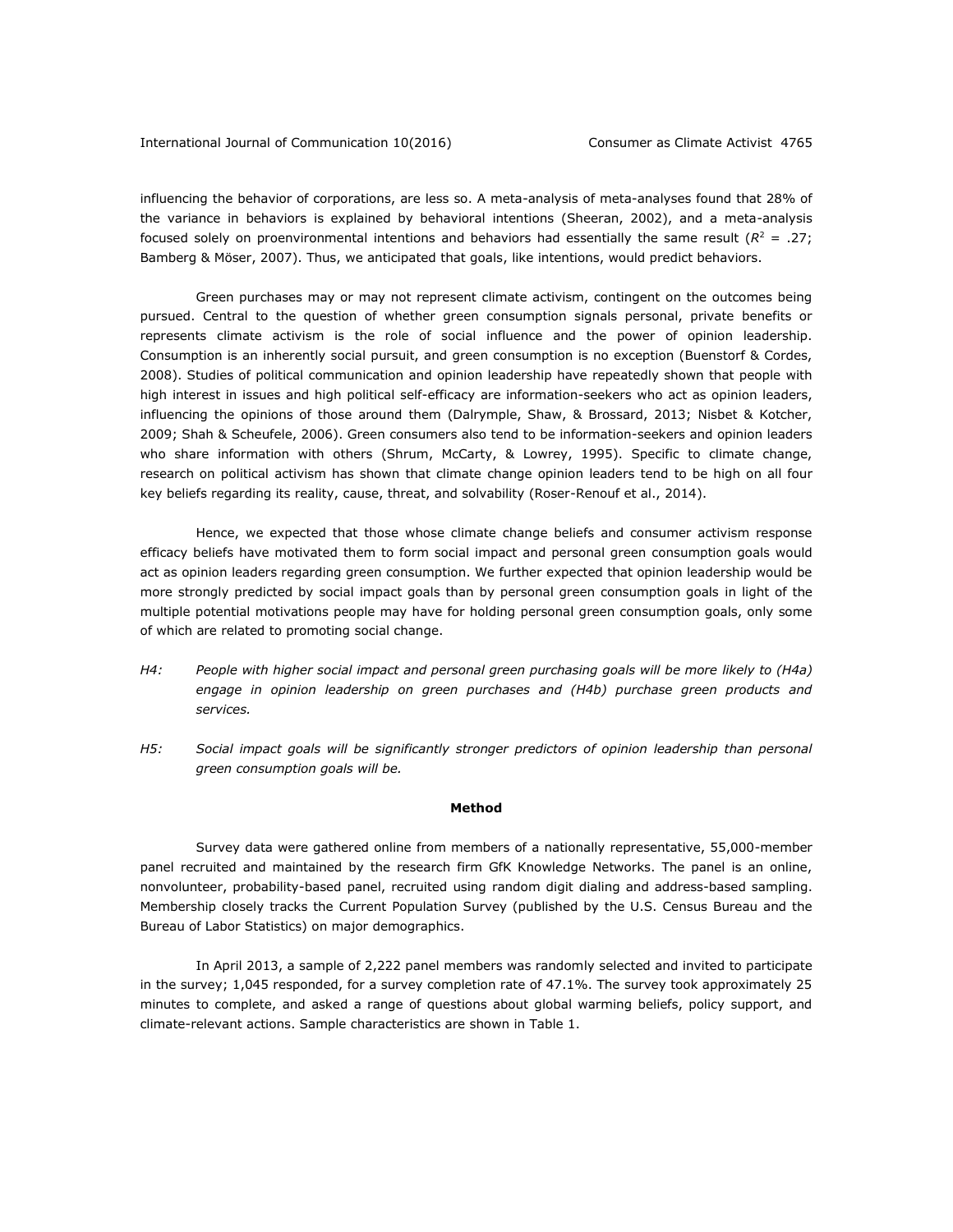| Table 1. Sample Characteristics. |                  |  |  |  |
|----------------------------------|------------------|--|--|--|
| Characteristic                   | <b>Statistic</b> |  |  |  |
| Mean (SD) age (years)            | 46.8 (17.2)      |  |  |  |
| Female, %                        | 51.9             |  |  |  |
| Non-Hispanic White, %            | 66.8             |  |  |  |
| Education, %                     |                  |  |  |  |
| Less than high school            | 12.2             |  |  |  |
| High school completed            | 29.8             |  |  |  |
| Some college                     | 28.5             |  |  |  |
| Bachelor's degree or higher      | 29.5             |  |  |  |
| Income, %                        |                  |  |  |  |
| $<$ \$30,000                     | 24.3             |  |  |  |
| \$30,000-59,999                  | 26.5             |  |  |  |
| \$60,000-99,999                  | 24.9             |  |  |  |
| ≥\$100,000                       | 24.3             |  |  |  |
| Political affiliation, %         |                  |  |  |  |
| Republican                       | 26.6             |  |  |  |
| Democrat                         | 32.8             |  |  |  |
| Independent                      | 25.1             |  |  |  |
| Other/none                       | 15.5             |  |  |  |
| Geographic region, %             |                  |  |  |  |
| Northeast                        | 18.3             |  |  |  |
| Midwest                          | 21.5             |  |  |  |
| South                            | 37.0             |  |  |  |
| West                             | 23.2             |  |  |  |

*Table 1. Sample Characteristics.*

#### *Measurement*

The model tested in this study contained eight constructs: green purchasing opinion leadership, green purchasing, social impact goals, personal green purchasing goals, consumer activism response efficacy, injunctive global warming beliefs, affective issue involvement, and key global warming beliefs. All but two of the measures for the first four constructs were adapted from Willis and Schor (2012). Two green purchasing measures (buycotting and boycotting) and all measures of the latter four constructs were developed by the authors to assess the constructs discussed in the literature review.<sup>5</sup> Affective issue involvement and injunctive belief measures were used in Roser-Renouf and colleagues' (2014) study of climate change political activism. That study also employed a measure of political activism response efficacy, which was adapted here to assess consumer activism response efficacy. Confirmatory factor analysis within the structural equation model was used to assess the unidimensionality of the indicators of the latent constructs.

<sup>&</sup>lt;sup>5</sup> The key beliefs were adapted from Krosnick et al. (2006); injunctive beliefs were adapted from Stern et al. (1999); efficacy beliefs were based on Bandura's (1986) conceptualizations and measurement recommendations.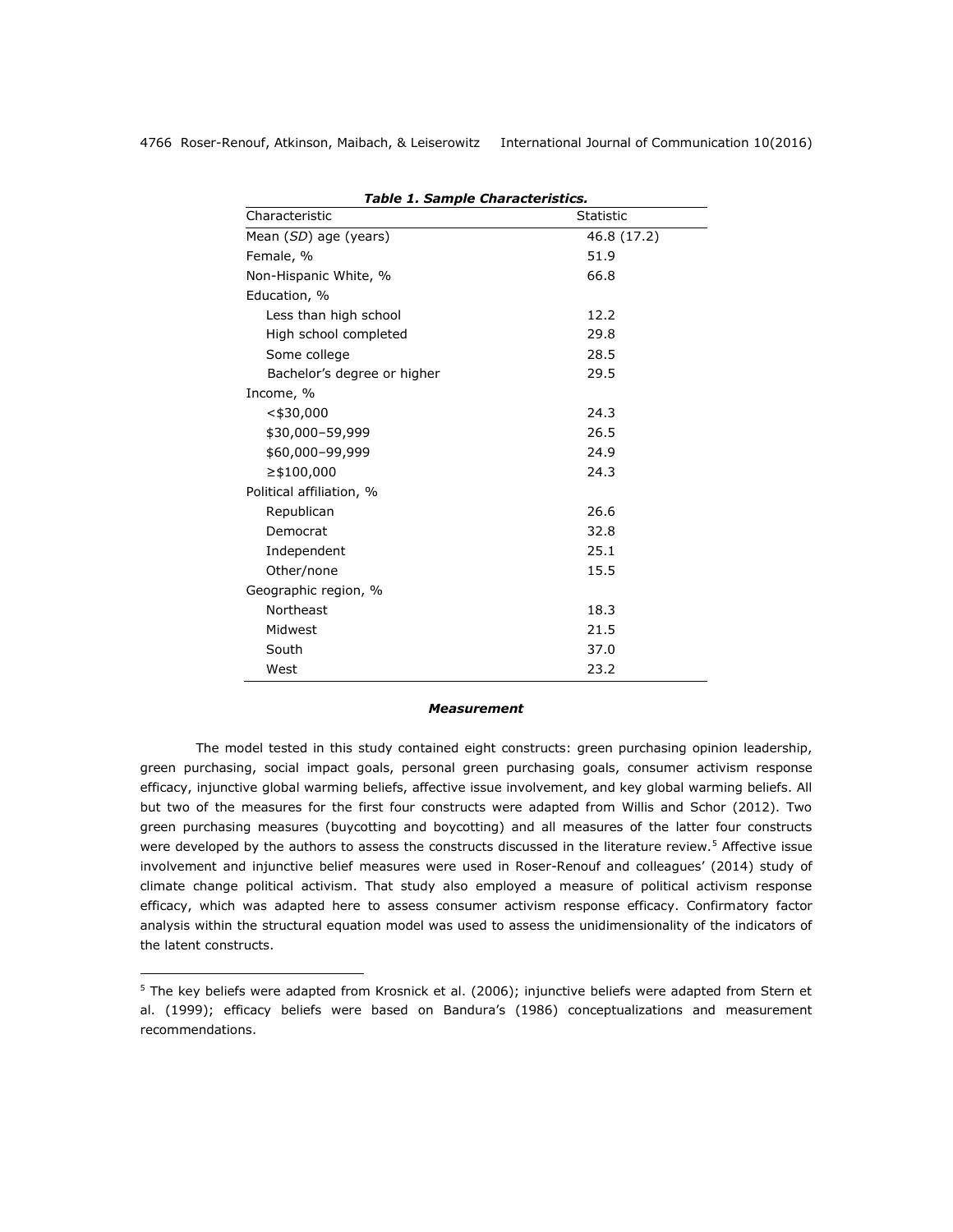### International Journal of Communication 10(2016) Consumer as Climate Activist 4767

Green purchasing opinion leadership was assessed with four items: frequency of discussing environmental impacts of products and companies' environmental practices with family and friends, spreading this information through the Internet, and searching for information on environmental impacts of products. All items used 4-point scales from 1 = *never* to 4 = *often* (Cronbach's α = .80).

Green purchasing was assessed with seven measures of consumption over the past year: boycotting and buycotting companies, based on their mitigation opposition or efforts (1 = *never*, 5 = *many times* [6+]); frequency of purchases of local and organic produce, reduced consumption of meat, and green investments (1 = *never*, 4 = *often*); and purchases from environmentally friendly businesses (0  $=$  no,  $1 =$  yes; Cronbach's  $a = .74$ ).

Personal green purchasing goals were assessed with seven items. The first asked (1) how often respondents consider the environment when making purchases on a 5-point scale from 1 = *never* to 5 = *very consistently*. This was followed by questions asking how important several considerations are when deciding which products to buy: The products (2) do not damage the environment, (3) are recyclable, (4) use few resources, (5) do not contribute to global warming, (6) promote the well-being of future generations, and (7) allow the respondent to live simply. Questions were measured with 5-point scales from 1 = *not at all important* to 5 = *essential* (Cronbach's α = .94).

Respondents who said that they never consider the environment when deciding what to purchase were not asked the subsequent questions regarding how important various environmental considerations were to them. For these respondents, the skipped items were recoded as *not at all important*.

Social impact goals were assessed with four items on the same 5-point importance scales, asking how important respondents consider the following when making purchases: The product or service (1) promotes social change, (2) allows the respondent to educate others about responsible purchases and (3) to act as a role model, and (4) communicates to corporate America that people will pay more for products that reflect their values (Cronbach's α = .90). Respondents who said that they "never" consider the environment when deciding what to purchase were again recoded as saying that environmental social impact goals were "not at all important" to their purchase decisions.

Affective issue involvement was assessed using two measures: personal importance on a 5-point scale from 1 = *not at all important* to 5 = *very important*, and worry on a 4-point scale from 1 = *not at all worried* to 4 = *very worried* (Spearman–Brown coefficient = .84).

Injunctive beliefs were assessed with four measures using 5-point scales that asked whether more or less should be done to address global warming by corporations and industry, citizens themselves*,* the U.S. Congress, and President Obama. The scales ranged from 1 = *should be doing much less* to 3 = *doing about the right amount* to 5 = *should be doing much more* (Cronbach's α = .93).

Consumer activism response efficacy was assessed with a single item asking, "How much do you think your actions influence companies?" using a 4-point response scale from 1 = *not at all* to 4 = *a lot*.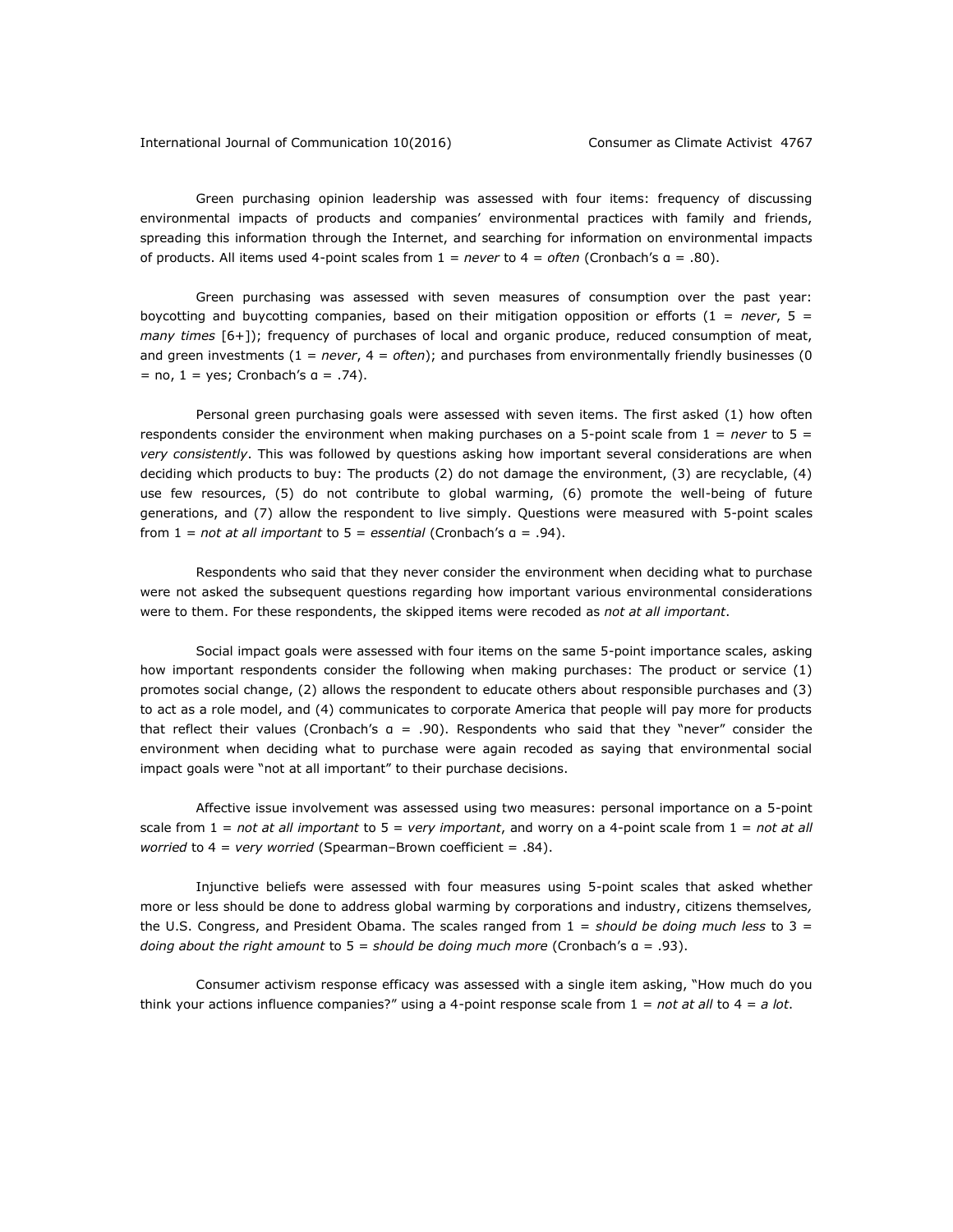# *Key Global Warming Beliefs*

 $\overline{a}$ 

Happening belief certainty regarding the reality of global warming was assessed with a 9-point scale ranging from 1 = *complete certainty that global warming is not happening* to 5 = *don't know* to 9 = *complete certainty that it is happening.*

Understanding of human causation was assessed as a dichotomy:  $1 =$  Humans are primarily responsible for climate change and  $0 =$  all other responses, including global warming is not occurring, it is occurring but is attributable to natural causes, both humans and natural change are causing climate change, and "don't know."

Risk perceptions were assessed using the mean of eight items asking how much each of the following will be harmed by climate change: the respondent, the respondent's family, the respondent's community, people in the United States, people in developing nations, future generations, and plant and animal species. The 4-point scales ranged from 1 = *not at all* to 4 = *a great deal* (Cronbach's α = .98).

Collective response efficacy, the belief that humans are capable of reducing climate change, was assessed with a 5-point scale: 5 = *Humans can reduce global warming and are going to do so successfully*; 4 = *Humans could reduce global warming, but it's unclear whether we will do what's needed*; 3 = *Humans could reduce global warming, but people aren't willing to change their behavior, so we're not going to*; 2 = *People can't reduce global warming, even if it is happening*; and 1 = *Global warming isn't happening*.

Individual response efficacy was assessed with three measures, each measured on a 4-point scale from 1 = *not at all* to 4 = *a lot*: Respondents estimated how much their current and intended actions reduce their own contribution to global warming, how much these actions would reduce global warming if most people in the United States performed them, and how much it would reduce global warming if most people in the industrialized nations performed them*.* 

The reliability of all five key global warming beliefs when treated as indicators of a single underlying construct was Cronbach's α = .85*.*

# *Treatment of the Data*

To reduce the effects of any nonresponse and noncoverage bias in the sample, we applied a poststratification adjustment, using demographic distributions from the most recent Current Population Survey. This process weights the data to yield nationally representative results, $<sup>6</sup>$  and has been used in</sup> analyses presenting descriptive statistics. It has not been used in the structural equation model because the program (AMOS 19.0) cannot work with weighted data. All missing data were imputed using hot deck

 $6$  Poststratification variables were gender, age, race/Hispanic ethnicity, education, census region, metropolitan area, and Internet access.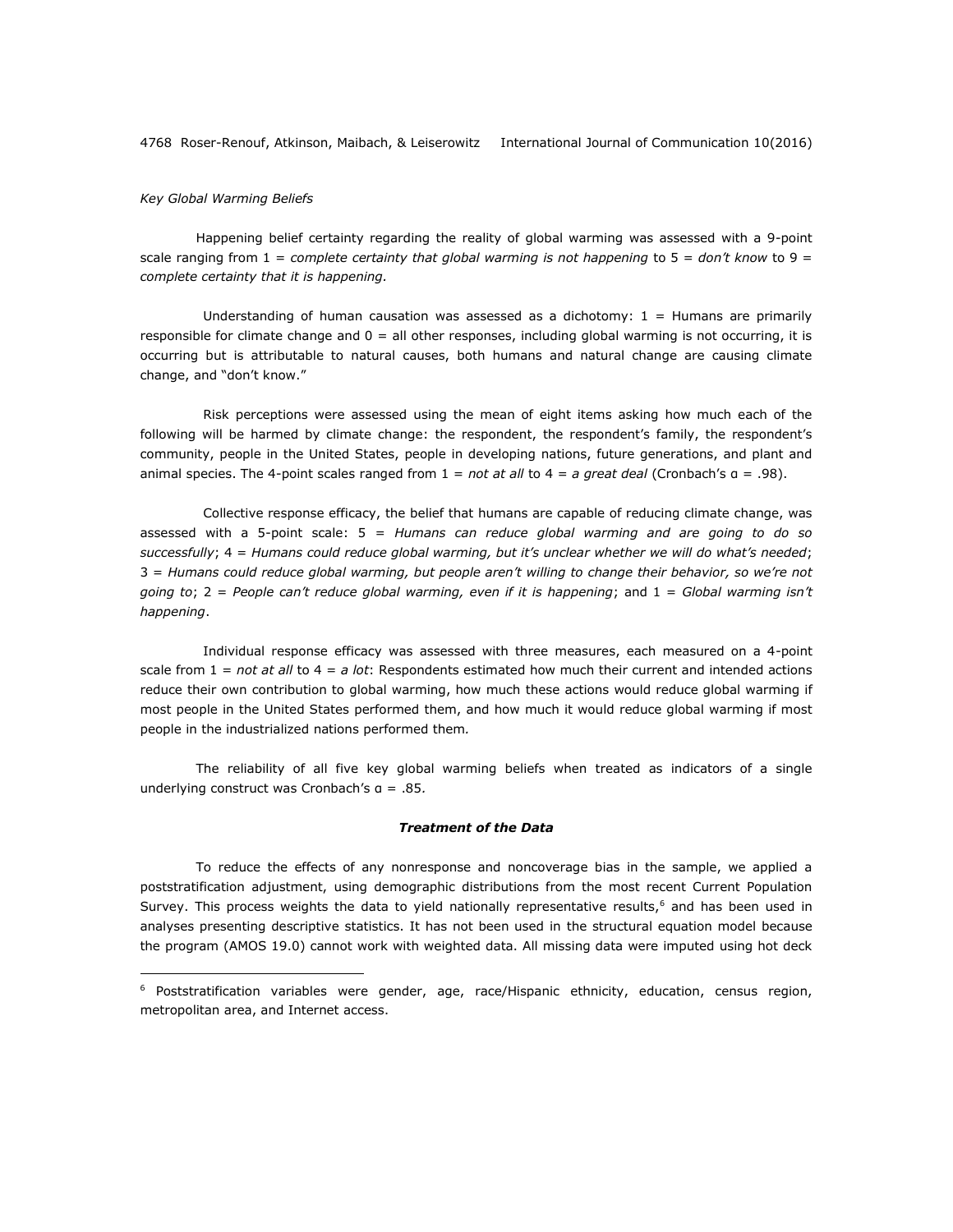International Journal of Communication 10(2016) Consumer as Climate Activist 4769

imputation, as described in Myers (2011), based on respondents' gender, education, geographic region, and political party.

To assess the unidimensionality of the latent construct indicators, we tested a measurement model in which all the latent variables were allowed to correlate. In our prior study of political activism (Roser-Renouf et al., 2014), the key beliefs were treated as individual indicators; they were highly correlated, however, and all related to the dependent variables in a similar manner. Hence, in this study, we tested whether they could be treated as indicators of a single, underlying construct, thereby creating a more parsimonious model. Results indicated that this was acceptable.

The initial analysis identified a number of correlated error terms: the three individual response efficacy perceptions among the key beliefs, the injunctive beliefs that citizens and corporations should do more, the goals of educating others and acting as a role model, purchase of local and organic produce, and rewarding and punishing companies. With these correlations added to the model, the measurement model provided a good fit to the data:  $\chi^2 = 1584.99$  (*df* = 532),  $\chi^2/df = 2.98$ , root mean square error of approximation (RMSEA) = .044, comparative fit index (CFI) = .960, standardized root mean residual  $(SRMR) = .054$ .

The hypothesized model was then tested, with the addition of demographic controls for age, gender, education, and income as predictors of consumption goals and behaviors. In the reported results, nonsignificant controls have been dropped for simplicity.

### **Results**

#### *Predictors of Consumption Goals*

Respondents tended to be somewhat sure that global warming is happening (*M =* 6.38, *SD =*  2.18), but fewer than half understood that humans are the primary cause (48%). Risk perceptions were slightly above the scale midpoint (*M =* 2.71, *SD =* 0.96). Collective efficacy, in terms of confidence that humans can and will reduce global warming, averaged 3.15 (*SD =* 1.07), above the scale midpoint, but not indicative of a strong sense of efficacy (i.e., 3 = *Humans could reduce global warming, but people aren't willing to change their behavior so we won't*).

Responses to the individual response efficacy beliefs revealed that people did not have much confidence that their actions were reducing their own contribution to global warming (*M* = 2.06, *SD* = 0.89), but somewhat greater confidence that these actions could reduce global warming if performed by most in the United States (*M* = 2.56, *SD* = 1.02) or most in the industrialized nations (*M* = 2.84, *SD* = 1.08). This pattern likely reflects respondents' sense that individual actions make little difference, whereas collective actions are more effective.

The two measures of affective issue involvement both averaged slightly below the scale midpoints (worry  $M = 2.46$ ,  $SD = 0.95$ ; personal importance  $M = 2.69$ ,  $SD = 1.15$ ).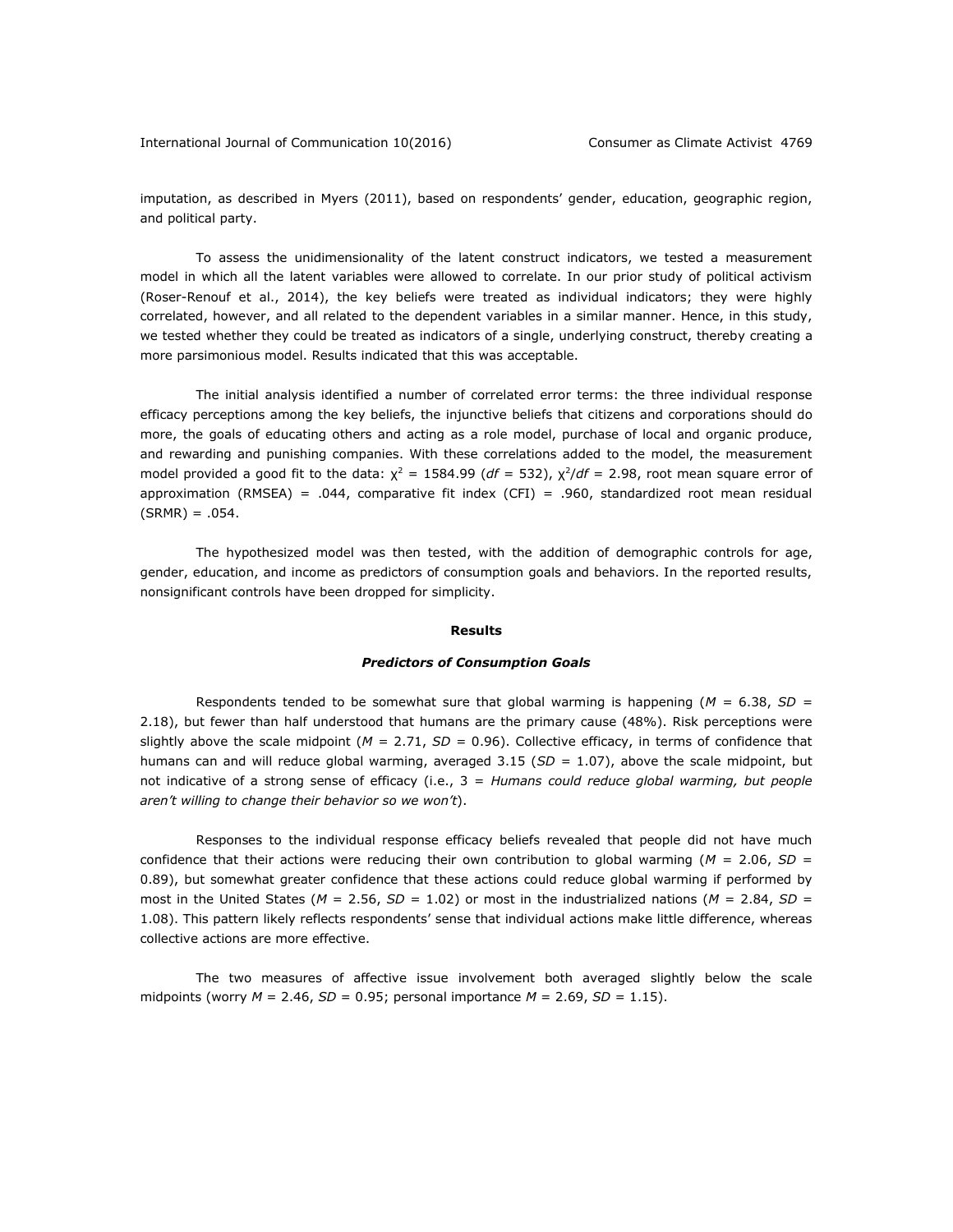Consumer activism response efficacy was low, with 42% responding that their actions would influence corporations not at all, and another 32% responding that they would influence only a little (*M* = 1.93, *SD* = 0.91). However, injunctive beliefs that more action should be taken to address global warming averaged above the scale midpoint (*M* = 3.64, *SD* = 1.06); individual measures: corporations and industry (*M* = 3.96, *SD* = 1.12), citizens themselves (*M* = 3.73, *SD* = 1.04), the U.S. Congress (*M* = 3.54, *SD* = 1.27), and President Obama (*M* = 3.36, *SD* = 1.25).

# *Consumption Goals*

Fewer respondents said that social impact goals were important in their purchasing decisions, as compared with personal green purchasing goals (see Table 2). Overall, the mean social impact goal was lower (*M* = 2.40, *SD* = 1.16) than the personal green purchasing mean (*M* = 2.66, *SD* = 1.31), averaged over the six items that share the same 5-point response scale as the social impact measures,  $t = 9.83$ ,  $p$ < .001. Distributions varied significantly, with greater variance in personal green purchasing goals (Levene statistic = 3.41, *p* <.001).

| Question                                                                                                                        | Mean | SD.  |
|---------------------------------------------------------------------------------------------------------------------------------|------|------|
| When you decide whether or not to buy something, how often do<br>you consider the effects of your purchases on the environment? | 2.69 | 1.19 |
| When you decide whether or not to purchase a product or service, how important are each of                                      |      |      |
| the following to you? The product or service $\ldots$                                                                           |      |      |
| Social impact goals                                                                                                             |      |      |
| Promotes positive social change<br>$\bullet$                                                                                    | 2.49 | 1.34 |
| Tells corporate America people will pay more for products<br>٠<br>that reflect our values                                       | 2.44 | 1.33 |
| Helps me educate others about responsible purchases<br>٠                                                                        | 2.39 | 1.33 |
| Allows me to serve as a role model for other people<br>٠                                                                        | 2.29 | 1.28 |
| Personal green consumption goals                                                                                                |      |      |
| Is recyclable<br>٠                                                                                                              | 2.81 | 1.49 |
| Does not cause damage to the environment<br>٠                                                                                   | 2.76 | 1.47 |
| Promotes the well-being of the next generation<br>$\bullet$                                                                     | 2.69 | 1.47 |
| Helps me to live simply<br>٠                                                                                                    | 2.68 | 1.45 |
| Uses few resources                                                                                                              | 2.55 | 1.41 |
| Does not contribute to global warming                                                                                           | 2.47 | 1.41 |

## *Table 2. Social Impact and Personal Purchasing Goals.*

Fewer than 10% of the respondents said that any of the social impact goals were essential to their purchase decisions, and at least 11% rated every personal green purchasing goal as such. Nonetheless, many consumers did express strong social impact goals, with close to a quarter of the respondents saying that each of the social impact goals was either very important or essential to their purchase decisions, and close to half saying that these goals were at least somewhat important.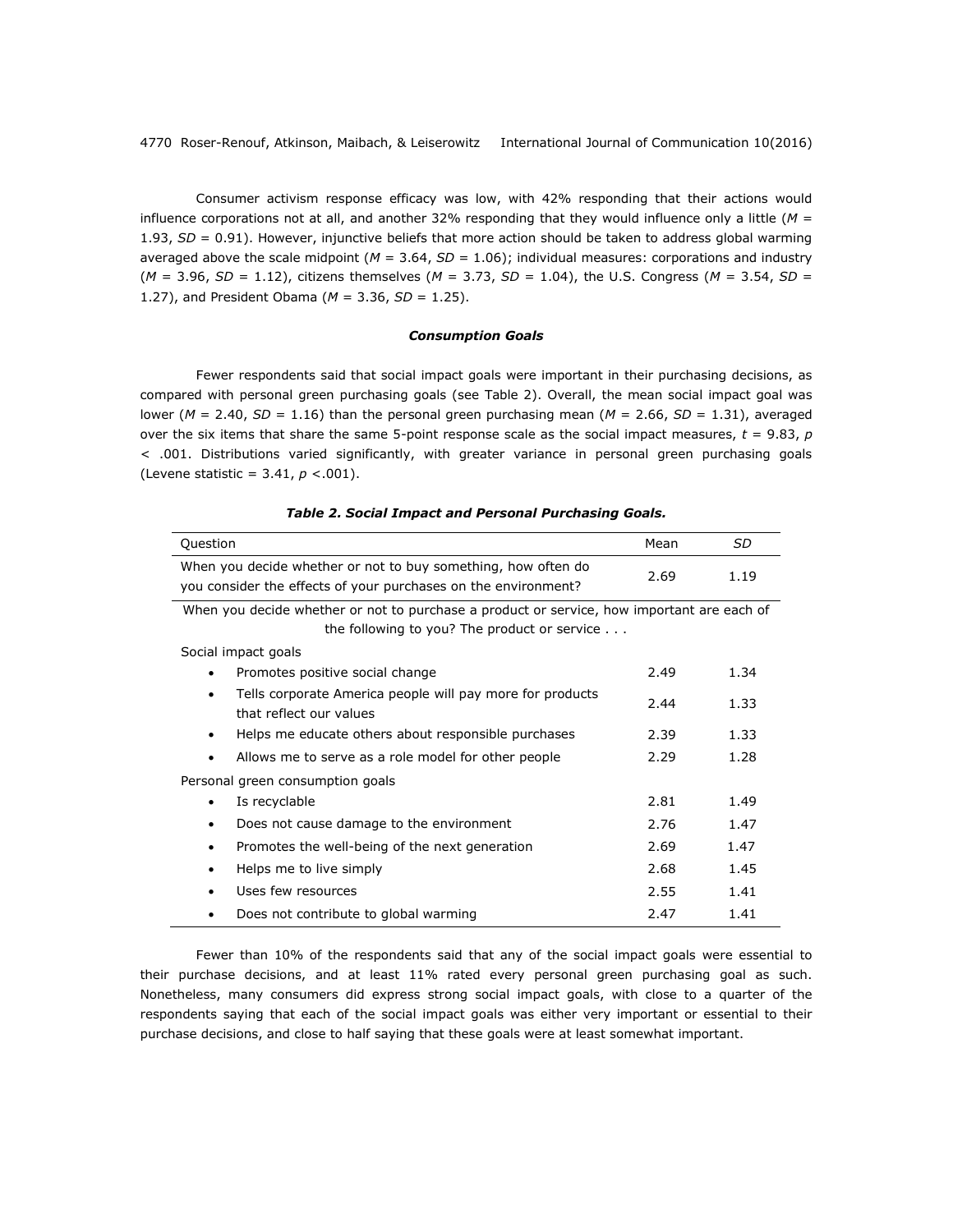A quarter of respondents said that they think they consider the environmental impacts of their purchases often or very consistently, with recyclability being the most commonly considered factor in purchase decisions. Although contribution to global warming was the least considered factor in purchasing decisions, it was, nonetheless, considered at least very often by just over a quarter of the respondents.

### *Green Purchasing Opinion Leadership*

Over the four measures of opinion leadership, respondents averaged 1.78 (*SD =* 0.76) on the 4 point scales, slightly below *rarely*. Talking to family and friends about the environmental impacts of products and foods was the most common form of opinion leadership, and spreading information about company practices was the least (see Table 3). Over a third of the respondents talked to others at least occasionally, and close to a third had looked for information about the environmental impacts of products or foods. Over a quarter had discussed irresponsible corporate behavior.

# *Table 3. Green Purchasing Opinion Leadership.*

| Over the past 12 months, how often, if ever, have you done the                                                 |      |      |  |
|----------------------------------------------------------------------------------------------------------------|------|------|--|
| following?                                                                                                     | Mean | SD   |  |
| Talked to family and friends about the environmental impact of<br>different products and/or foods              | 2.06 | 1.03 |  |
| Looked for information about the environmental impact of different<br>products and/or foods                    | 1.92 | 1.03 |  |
| Discussed a company's irresponsible environmental behavior with<br>family and/or friends                       | 1.81 | 0.99 |  |
| Spread information about a company's irresponsible environmental<br>behavior through the Internet or the media | 1.31 | 0.71 |  |

## *Green Purchasing*

Respondents reported relatively high purchasing of green products and services (see Table 4). A third said that they had rewarded a company for acting to mitigate global warming at least once, and a quarter said that they had boycotted a company that opposes mitigation. Over half had bought local foods at least occasionally, and a third had done so often. Even environmentally friendly investments were not uncommon, with 19% saying that they had done so at least once.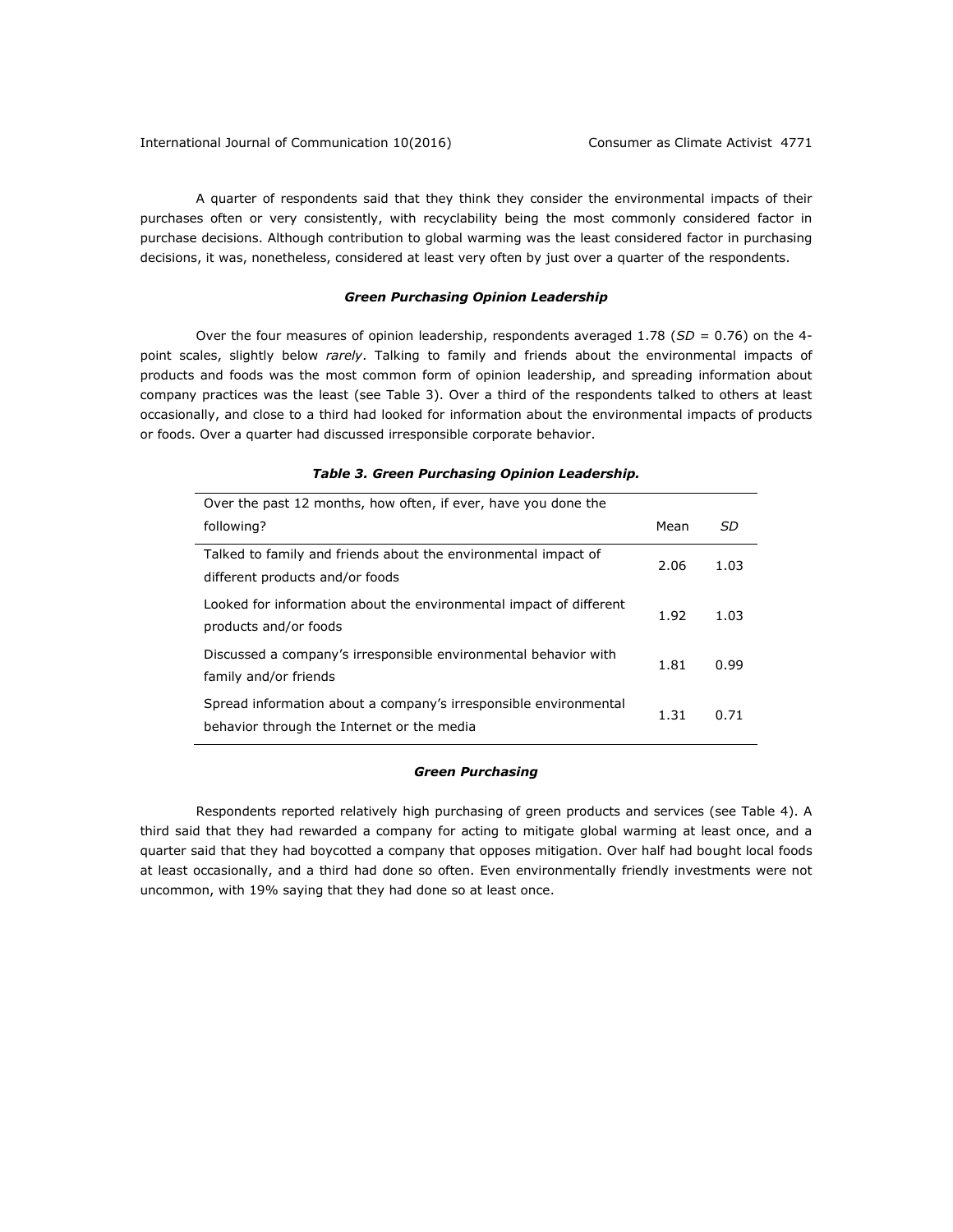| Question                                                                                            | Mean | SD   |
|-----------------------------------------------------------------------------------------------------|------|------|
| Over the past 12 months, how many times have you done these                                         |      |      |
| things?                                                                                             |      |      |
| Rewarded companies that are taking steps to reduce global<br>warming by buying their products       | 1.91 | 1.34 |
| Punished companies that are opposing steps to reduce global<br>warming by NOT buying their products | 1.65 | 1.18 |
| Over the past 12 months, how often, if ever, have you done the following?                           |      |      |
| Bought food grown or produced locally                                                               | 2.94 | 0.99 |
| Bought organic food                                                                                 | 2.26 | 1.08 |
| Chosen not to buy meat for environmental reasons                                                    | 1.58 | 0.93 |
| Invested in stocks or mutual funds that are environmentally<br>friendly                             | 1.34 | 0.77 |
|                                                                                                     | Yes  | No   |
| Have you ever deliberately bought services from environmentally                                     |      |      |
| friendly businesses that are explicitly ecofriendly (such as dry                                    | 26%  | 74%  |
| cleaning, insurance, landscaping, home repair, or other services)?                                  |      |      |

# *Table 4. Green Purchasing.*

# *Structural Equation Modeling*

The hypothesized model provided a good fit to the data:  $\chi^2 = 2487.66$  (df = 712),  $\chi^2/df = 3.49$ , RMSEA = .049, CFI = .934, SRMR = .063*.* Results for the structural model are shown in Table 5; the model is shown in Figure 1.<sup>7</sup>

H1 was supported: Key global warming beliefs—that climate change is real, human-caused, harmful, and solvable, and that one's own actions can help reduce it—were strongly predictive of both issue involvement  $(R^2 = 82%)$  and the injunctive beliefs that citizens, corporations, and politicians should do more to address global warming  $(R^2 = 66\%)$ .

H2 was also supported: Issue involvement, injunctive beliefs, and consumer activism response efficacy explained 38% of the variance in both social impact goals and personal green purchasing goals,

 $<sup>7</sup>$  The measurement model results and a correlation matrix for all the variables in the analysis are available</sup> at the first author's page in Research Gate: [https://www.researchgate.net/profile/Connie\\_Roser-Renouf.](https://www.researchgate.net/profile/Connie_Roser-Renouf)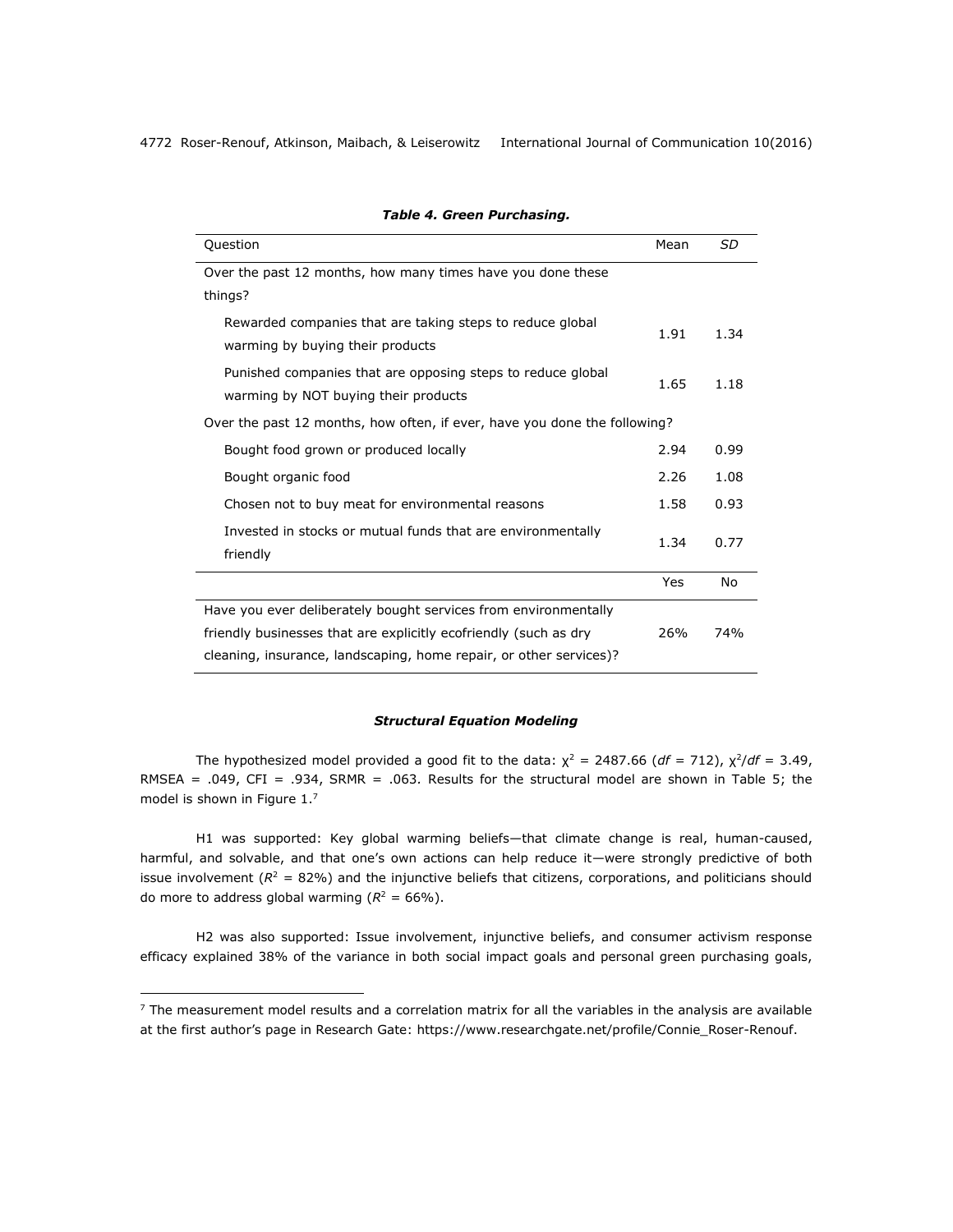supporting both H2a and H2b. Older people and women were more likely to hold both types of goal, and people with less education and lower incomes were more likely to hold social impact goals.

H3, which predicted that affective issue involvement, injunctive beliefs, and the perceived efficacy of consumer activism would be significantly stronger predictors of social impact goals than of green purchasing goals, was not supported. The three predictors explained equal amounts of variance in social impact and personal purchasing goals (*R* <sup>2</sup> *=* 38%). Injunctive beliefs and efficacy did not differ significantly in their ability to predict the two types of goal, and affective issue involvement was a stronger predictor of green purchasing goals than of social impact goals (critical ratio = 2.97, *p* < .05), a significant difference in the opposite direction as hypothesized*.* 

H4 was supported: Green purchases and opinion leadership were predicted by both consumption goals, explaining 32% of the variance in opinion leadership and 44% of the variance in green purchases. Men were more likely to engage in opinion leadership, and people with more education and income purchased more green products and services. The two goals were highly correlated (*r* = .78), as were the two types of behavior  $(r = .94)$ . The latter were, in fact, so highly correlated that they could have been collapsed into a single latent variable. We tested a model with opinion leadership and green purchasing combined into a single latent variable, which yielded a comparable fit to the data as the hypothesized model:  $\chi^2$  = 2524.30 (*df* = 716),  $\chi^2/df$  = 3.53, RMSEA = .049, CFI = .930, SRMR = .065. Nonetheless, we retained both constructs as they are conceptually distinct.

H5, which predicted that social impact goals would be significantly stronger predictors of opinion leadership than personal green purchasing goals were, was not supported. The results trended in the direction opposite our prediction, but were not significant (critical ratio = 1.54, *ns*). We also found that social impact goals were marginally stronger predictors of green purchasing than of opinion leadership (critical ratio =  $1.84, p < .10$ ).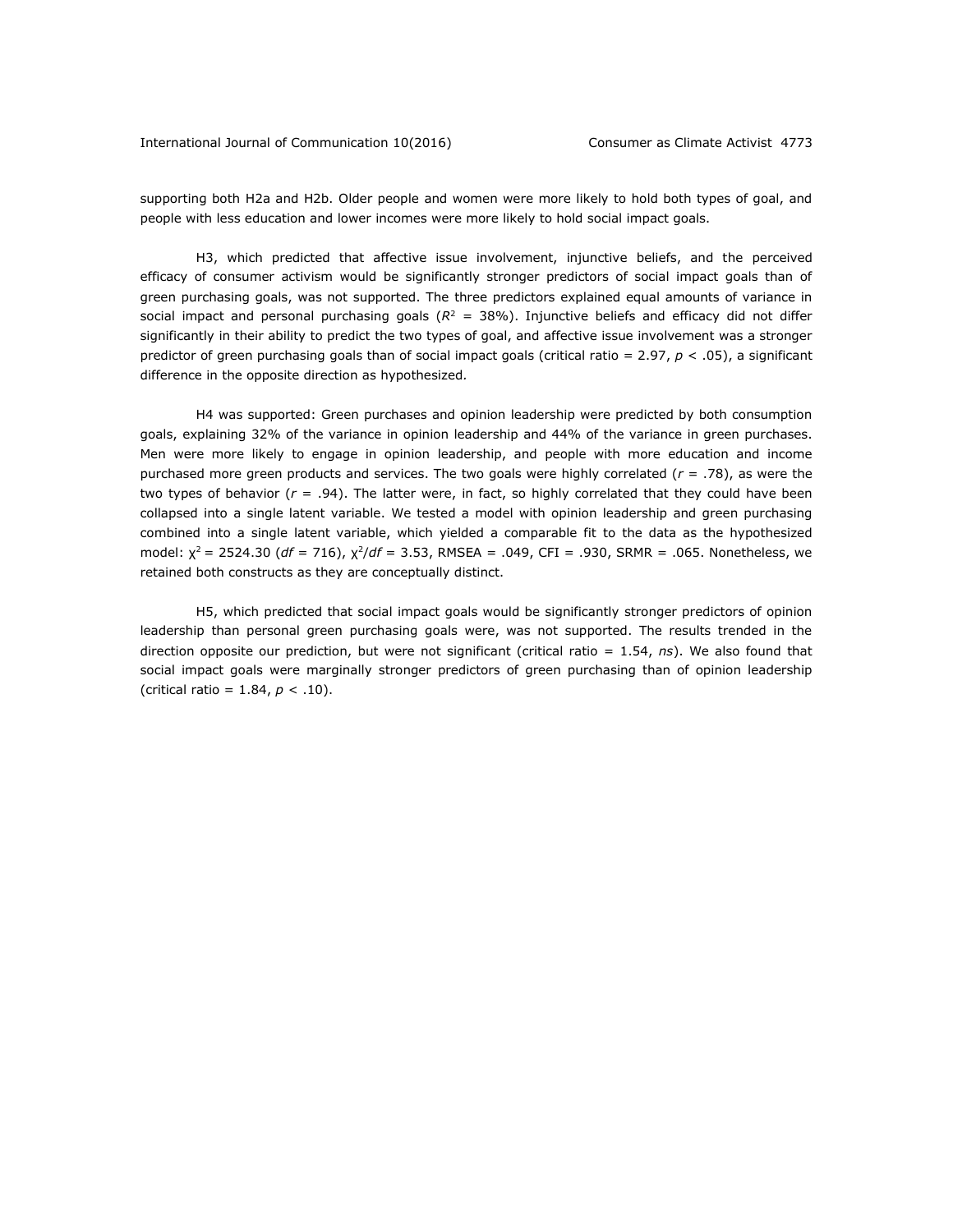|                     | rable 5. Structural model of chillate change consulier Activism. | Standard             |           |
|---------------------|------------------------------------------------------------------|----------------------|-----------|
|                     |                                                                  | regression           |           |
| Dependent variable  | Predictors                                                       | coefficients         | $R^2$ (%) |
| Key global warming  | Gender                                                           | $.089**$             |           |
| beliefs             | Education                                                        | $.090**$             | 1.6       |
|                     | Income                                                           | $-.062$ <sup>+</sup> |           |
| Involvement         | Key beliefs                                                      | $.905***$            | 81.9      |
| Injunctive beliefs  | Key beliefs                                                      | $.813***$            | 66.1      |
| Social impact goals | Involvement                                                      | $.446***$            |           |
|                     | Injunctive beliefs                                               | $.131**$             |           |
|                     | Consumer activism response efficacy                              | $.231***$            |           |
|                     | Age                                                              | $.102***$            | 38.5      |
|                     | Gender $(2 = female)$                                            | $.085**$             |           |
|                     | Education (1-4 scale)                                            | $-.048*$             |           |
|                     | Income $(1-19 \text{ scale})$                                    | $-.047*$             |           |
| Personal green      | Involvement                                                      | .466***              |           |
| purchasing goals    | Injunctive beliefs                                               | $.112**$             |           |
|                     | Consumer activism outcome<br>expectancy                          | $.210***$            | 37.8      |
|                     | Age                                                              | $.108***$            |           |
|                     | Gender $(2 =$ female)                                            | $.085***$            |           |
| Green purchasing    | Social impact goals                                              | $.151*$              |           |
| opinion leadership  | Personal green purchasing goals                                  | $.432***$            | 31.7      |
|                     | Gender $(2 = female)$                                            | $-.045*$             |           |
| Green purchases     | Social impact goals                                              | $.308***$            | 42.7      |
|                     | Personal green purchasing goals                                  | $.358***$            |           |
|                     | Income $(1-19 \text{ scale})$                                    | $.083**$             |           |
|                     | Education (1-4 scale)                                            | $.083**$             |           |

*Table 5. Structural Model of Climate Change Consumer Activism.*

 $^{t}p < .10;$   $^{*}p < .05;$   $^{*}p < .01;$   $^{*}p < .001$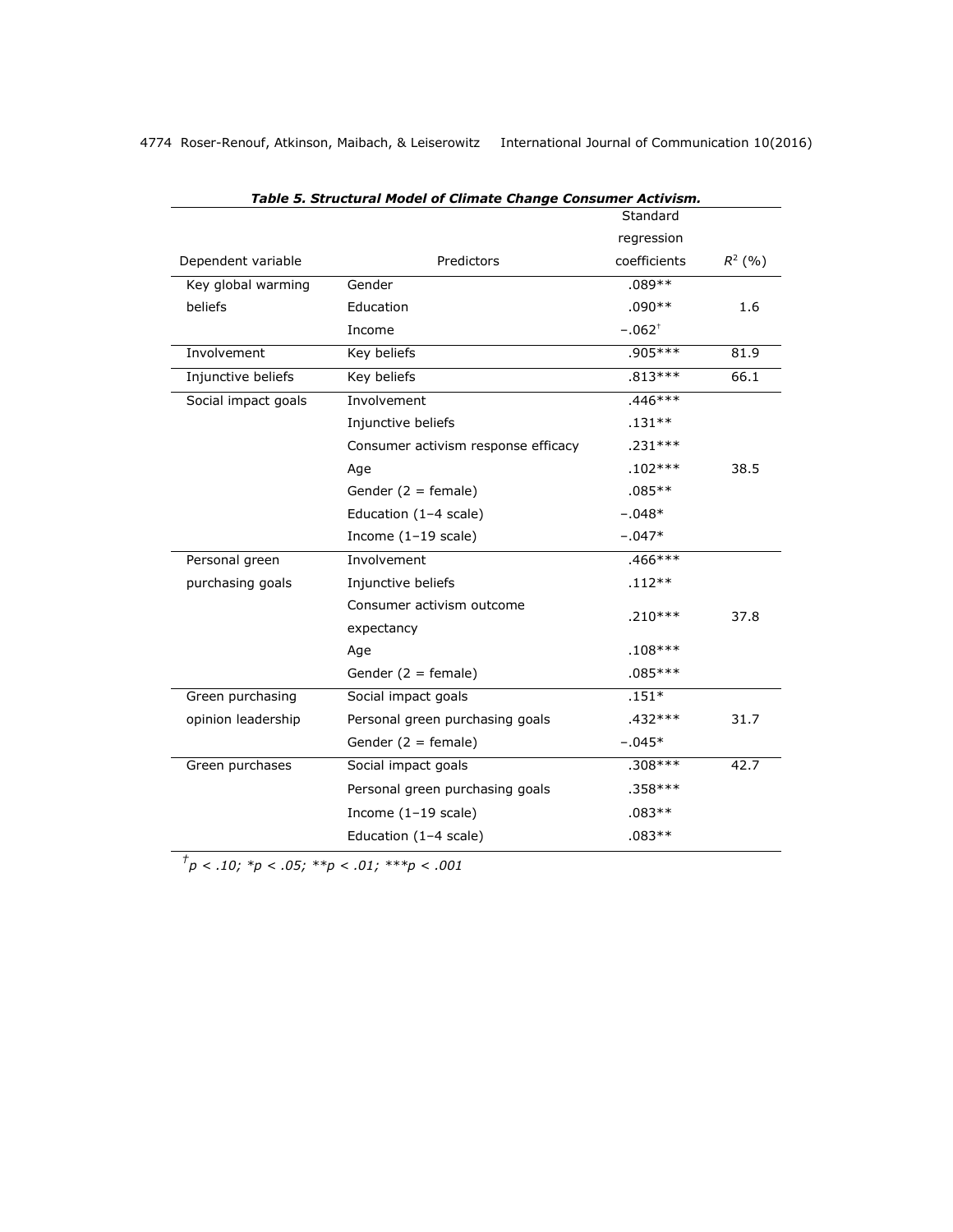

*Figure 1. Structural model of climate change consumer activism.* 

Chi-square = 2487.66 (*df =* 712), p *< .001; chi-square/df = 3.49; root mean square error of approximation = .049; comparative fit index = .934; standardized root mean residual = .063. Standardized regression coefficients are shown in black; explained variance is shown in red; correlation coefficients are shown in gray. Demographic controls are not shown. "MDC" refers to "more developed countries."*

#### **Discussion**

These results contribute to a growing literature showing that people who are motivated to take action on climate change understand that it is real, human-caused, dangerous, and solvable. These key beliefs have been linked to perceived national seriousness, support for a political response, and political activism. The current study shows that they also underlie consumer activism, a response that may be particularly prevalent in the United States in light of the additional social and personal rewards people may obtain from making green purchases.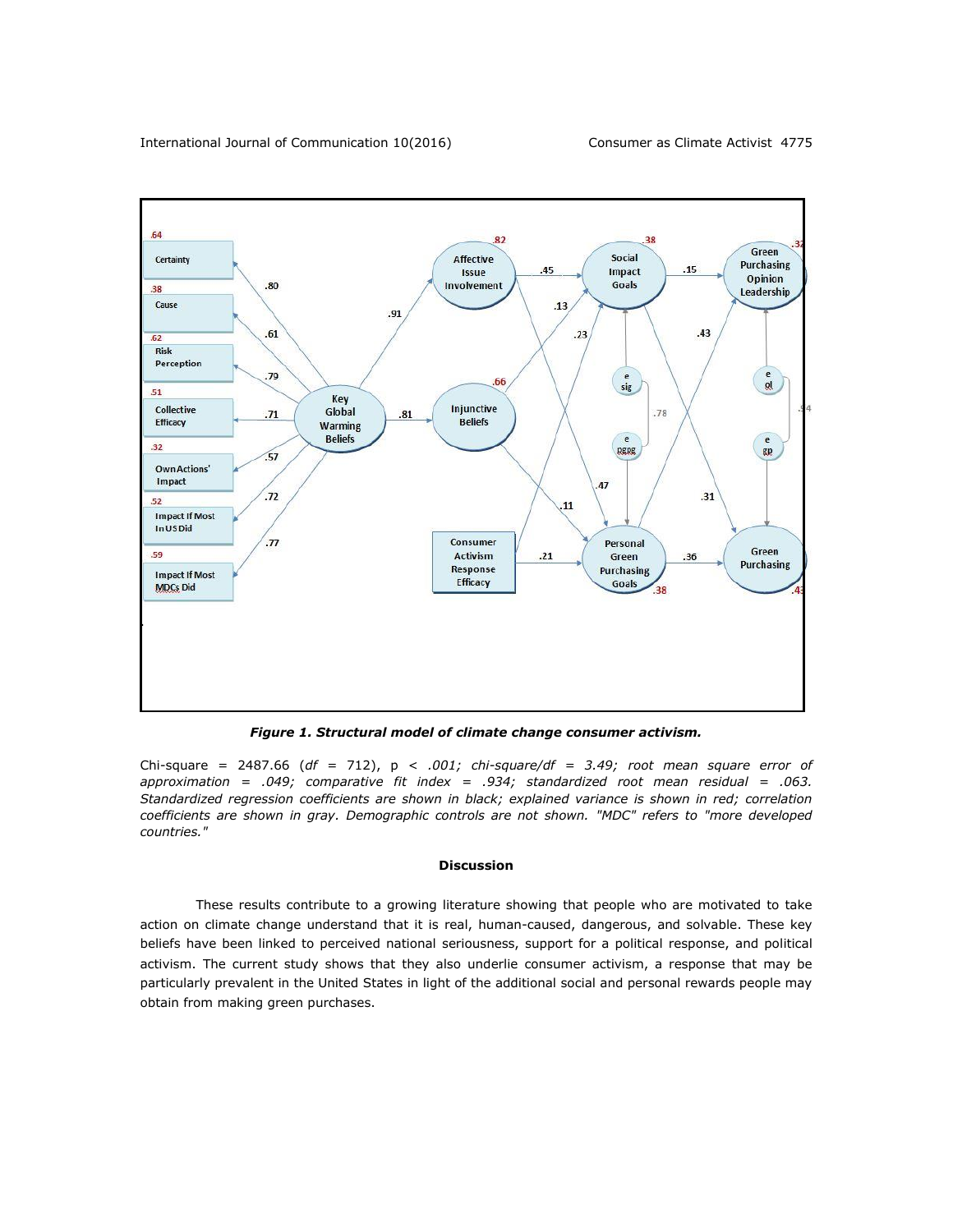Our survey did not include questions about these social and personal rewards, and it is unlikely that respondents could have assessed their importance correctly had they been asked, given the largely unconscious nature of much social norm influence (Nolan, Schultz, Cialdini, Goldstein, & Griskevicius, 2008). We are only able to state the degree to which climate change beliefs underlie consumer choices, with all other influences encompassed within the unexplained variance in the model. What is clear is that global warming beliefs are motivating some portion of the green purchasing taking place in the United States.

As in prior research, beliefs about global warming are very strong predictors of issue involvement, defined here as worrying about the issue and perceiving it to be personally important. Involvement, in turn, is the strongest predictor of green purchasing and social impact goals. As might be expected, green purchasing goals are more prevalent than social impact goals: A large number of people intend to purchase products that are not damaging to the environment, and a smaller (but still substantial) number intend to promote social change by influencing corporate practices and the purchasing behavior of those around them. These results suggest that close to half of Americans view the social impact of their consumer choices as at least somewhat important, and about 10% consider them to be essential.

Surprisingly, however, social impact goals did not predict opinion leadership more strongly than personal green consumption goals did. The analysis suggests that consumption goals are enacted in ways that differ from our hypotheses, with green consumers engaging in a perhaps unintentional form of opinion leadership and social influence: Many people who are interested in sustainable consumption may share information with those around them without the explicit intention to persuade and promote change. Rather than a desire to influence others' consumer choices leading directly to interpersonal influence, a more informal social influence is suggested here, consistent with other studies finding that interpersonal communication, social relationships, and activism are deeply intertwined, particularly in the context of digital and online media. For example, politically motivated consumption, defined as consumption choices based on ethical or political decisions (Stolle & Micheletti, 2013), is positively associated with both interpersonal discussion and online political discussion networks such as Facebook (Gil de Zúñiga, Copeland, & Bimber, 2013). Similarly, people who use social media to connect with new LGBT friends or discuss LGBT issues are significantly more likely to engage in political consumption (Becker & Copeland, 2015).

To the extent that people were acting on social impact goals, they were somewhat more likely to do so through their purchase decisions rather than through opinion leadership. Many consumer activists operate under what Willis and Schor (2012) call a "naive aggregationist" understanding of consumer activism, believing that purchase decisions of many independent individuals acting alone create a "tsunami that can roll over anything in its path" (p. 165). This simple model fails, they note, because it does not take into account outside influences, obstacles, pressures, and social influence. They contrast this "naive" model with a more sophisticated model that takes social networks into account: Activism occurs through decentralized networks (Hollenbeck & Zinkhan, 2006; Olmerud, 1998), in which some individuals act as opinion leaders, educating, modeling, and persuading friends and family, whereas others are largely inactive recipients of information that shapes their choices.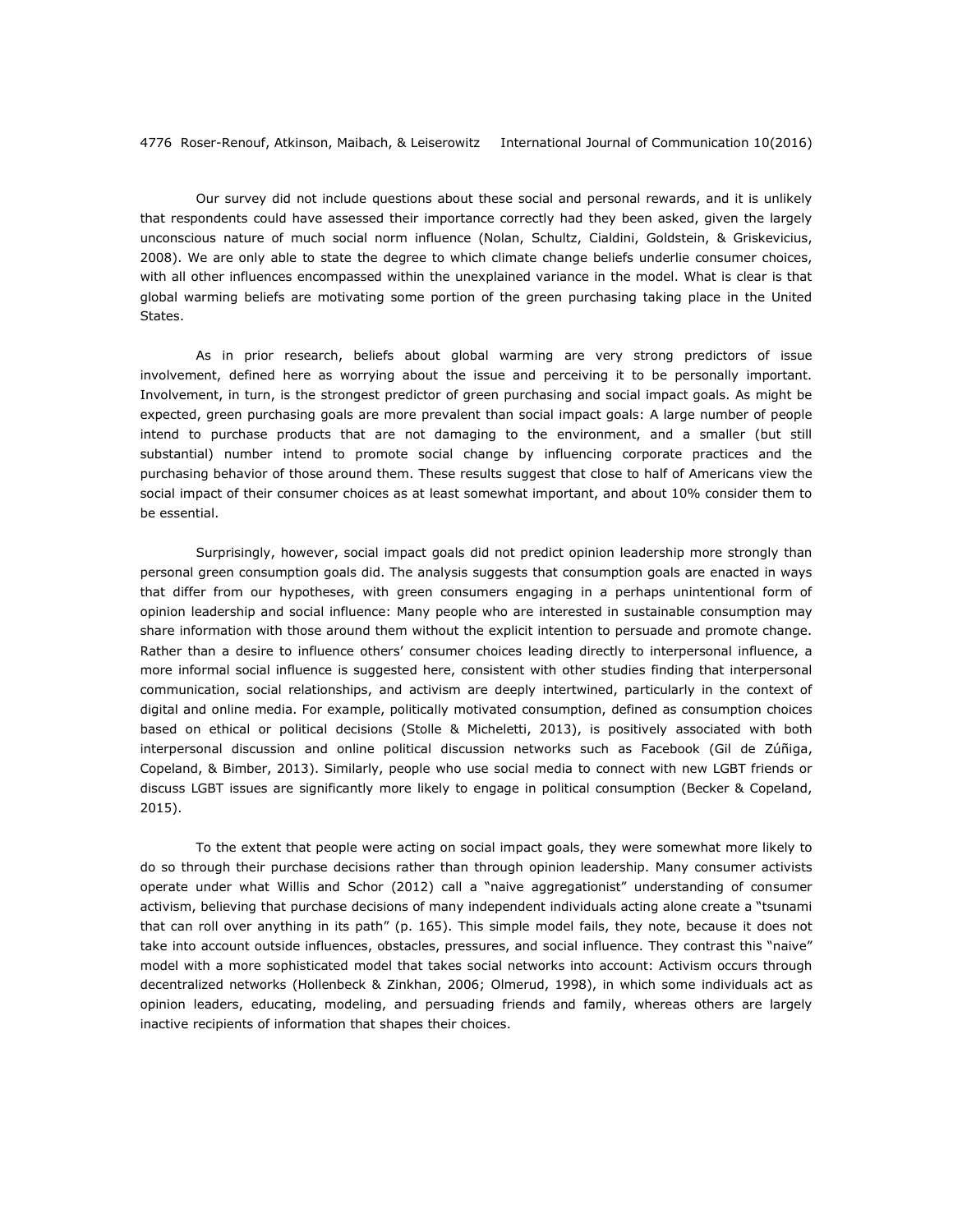The public may not recognize this, but environmental organizations promoting consumer action are likely to. Greenpeace International, for example, harnesses the power of social influencers in campaigns to pressure corporations to engage in more environmentally friendly business practices. It connects with sympathetic participants and mobilizes them to action, relying heavily on social media outlets such as Facebook and YouTube (Katz-Kimchi & Atkinson, 2015).

Finally, the fact that personal green purchasing goals were very strong predictors of both types of behavior suggests that the social and identity rewards of consumers may be essential cobenefits that facilitate widespread social changes in buying habits: Green consumption motivated by nonactivist benefits may nonetheless foster behaviors that evolve into activism over time.

### *Strategies for Increasing Consumer Activism*

The results suggest several communication strategies to promote consumer activism. First, consumer activism response efficacy—the belief that one's actions will influence companies—is a strong predictor of both personal green purchasing and social impact goals, but one that is held by few people: Seventy-two percent of respondents said that their actions influenced companies not at all or only a little, and only 5% said that their actions influenced companies a lot. Increasing people's sense that companies will respond to their actions could increase the proportion of the public motivated to act. Successful examples of consumer activism could help strengthen this belief.

Second, the injunctive belief that citizens, corporations, and politicians should be doing more to reduce global warming was the weakest predictor of both forms of consumption goals. Logically, the belief that societal action should be taken to address global warming could be expected to provide motivation to act oneself, both in one's own purchasing decisions and also in encouraging others to act. The fact that these constructs are only weakly related suggests that campaigns may wish to highlight the inconsistency; that is, messages could argue that individuals should personally promote and enact the social changes they already support.

Finally, we modeled opinion leadership and sustainable consumption as two distinct behaviors. The results do not support this conceptualization: Although opinion leadership and personal consumption appear theoretically distinct, they are almost indistinguishable quantitatively. Thus, for most Americans, green consumption is not merely a personal, private-sphere behavior, but is instead associated with opinion leadership, just as it was within Willis and Schor's (2012) purposive sample of activists. The primary difference identified here between green purchasing and opinion leadership is that education and income predict the former but not the latter, from which we infer that consumer activism may be a unitary construct within the general public, encompassing both consumer choices and opinion leadership, but that some indicators of the construct—purchases—require greater resources, whereas leadership is open to people without advanced degrees or large incomes.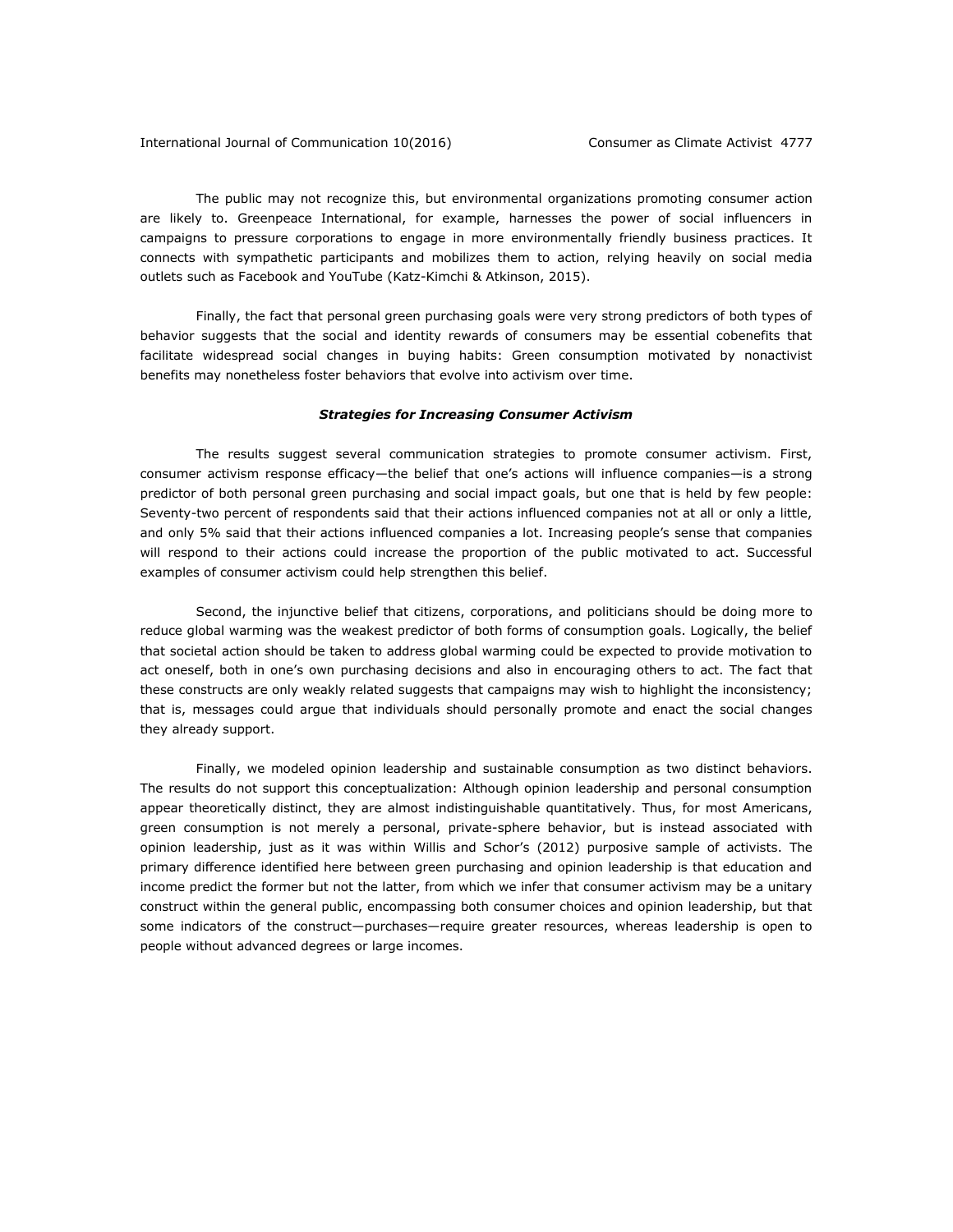# *Limitations*

As with all cross-sectional research, inferences regarding causal relationships should be treated with caution. Our model arranges constructs in a logical, sequential order, and is consistent with theory and prior research; nonetheless, it cannot account for feedback loops or for reverse causation, in which people purchase products without understanding their own motivations and then infer their goals from their own behavior. Attitude–behavior inconsistency, unreliability in measurement, socially desirable responding, and acquiescence also may have influenced the observed results.

# *Conclusion*

We began this article with questions about motivators of collective action, specifically, motivators of climate change consumer activism. We recognized that threat and efficacy perceptions are insufficient explanations for the prevalence of green consumption as a collective response to climate change, and that secondary rewards may increase its frequency. Our study focused, however, on the effects of specific global warming beliefs and efficacy perceptions, as these may be more responsive to strategic communications. The results demonstrate that consumer activism on climate change is motivated by both personal and social impact goals, and that key beliefs about climate change are strongly predictive of these goals: People who recognize the threat, believe that human action can reduce it, and that their own actions make a difference are more motivated to act.

Communicators may wish to supplement this information with messages aimed at increasing public perceptions of the effectiveness of consumer activism in promoting change and encouraging people to move from the generalized perception that action should be taken to a position of personal responsibility for creating change. Finally, when considering what specific actions to recommend as effective responses to climate change, communicators should consider opinion leadership, which can magnify change far beyond the effects resulting from any single individual's purchase decisions.

# **References**

- Atkinson, L. (2012). Buying in to social change: How private consumption choices engender concern for the collective. *The ANNALS of the American Academy of Political and Social Science, 644*, 191– 206. doi:10.1177/0002716212448366
- Atkinson, L. (2015). Locating the politics in political consumption: A conceptual map of four types of political consumer identities. *International Journal of Communication, 9,* 2047–2066. Retrieved from<http://ijoc.org/index.php/ijoc/article/viewFile/3385/1415>
- Bamberg, S., & Möser, G. (2007). Twenty years after Hines, Hungerford, and Tomera: A new metaanalysis of psycho-social determinants of pro-environmental behaviour. *Journal of Environmental Psychology*, *27*, 14–25. doi:10.1016/j.jenvp.2006.12.002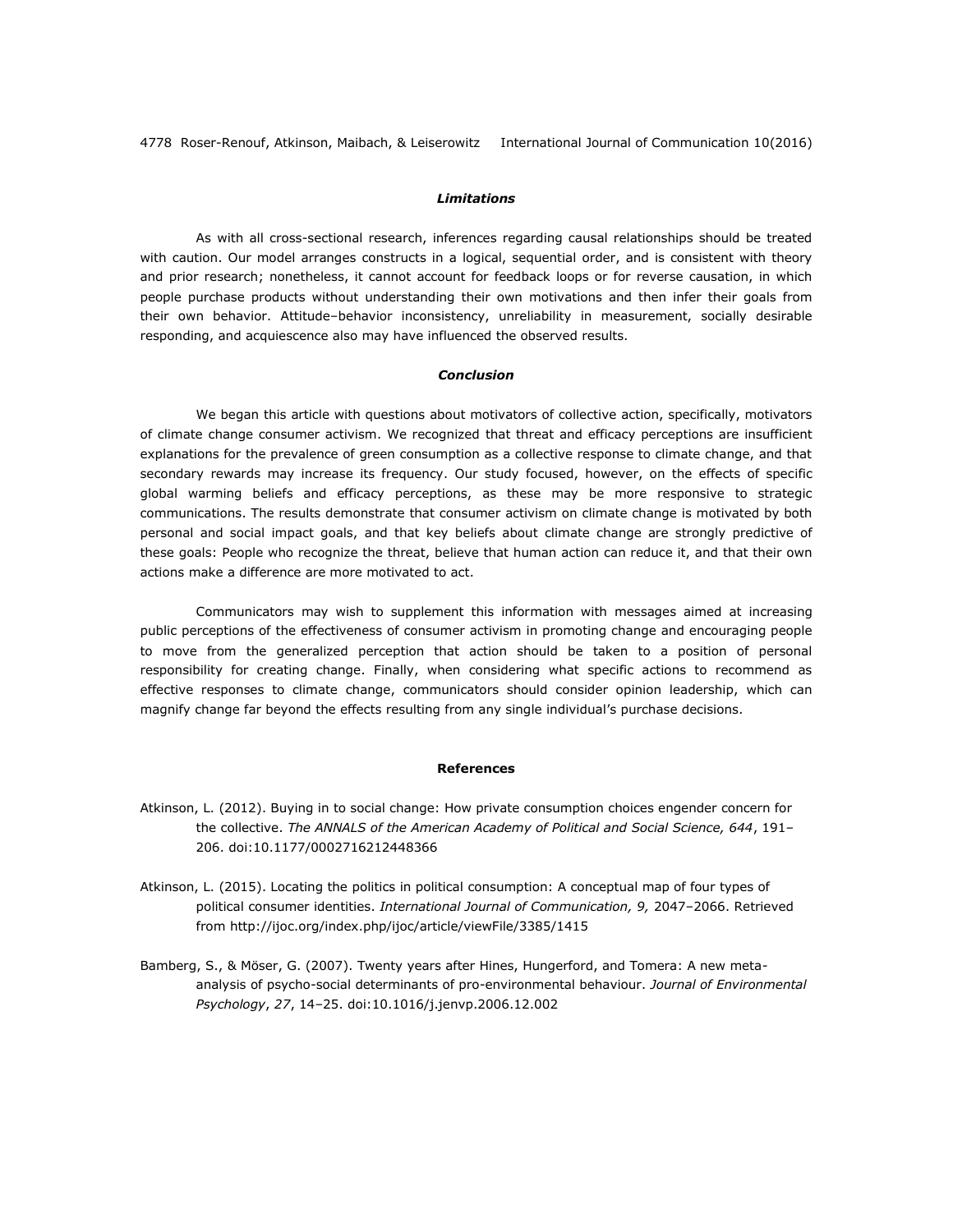- Bandura, A. (1986). *Social foundations of thought and action: A social cognitive theory.* Englewood Cliffs, NJ: Prentice Hall.
- Bandura, A. (1989). Human agency in social cognitive theory. *American Psychologist, 44*, 1175–1184. Retrieved from<https://www.uky.edu/~eushe2/Bandura/Bandura1989AP.pdf>
- Bandura, A. (2000). Exercise of human agency through collective efficacy. *Current Directions in Psychological Science, 9*, 75–78. doi:10.1111/1467-8721.00064
- Becker, A. B., & Copeland, L. (2015, April). *Networked publics: How connective social media use facilitates political consumerism among LGBT Americans*. Paper presented at the Workshop on Social Media and the Prospects for Expanded Democratic Participation in National Policy-Setting, Boston, MA.
- Bird, R., & Smith, E. A. (2005). Signaling theory, strategic interaction, and symbolic capital. *Current Anthropology, 46*, 221–248. doi:10.1086/427115
- Brady, H. E., Verba, S., & Schlozman, K. L. (1995). Beyond SES: A resource model of political participation. *American Political Science Review*, *89*, 271–294. doi:10.2307/2082425
- Buenstorf, G., & Cordes, C. (2008). Can sustainable consumption be learned? A model of cultural evolution. *Ecological Economics*, *67*, 646–657. doi:10.1016/j.ecolecon.2008.01.028
- Burstein, P., Einwohner, R., & Hollander, J. (1995). The success of political movements: A bargaining perspective. In J. Jenkins & B. Klandermans (Eds.), *Politics of social protest: Comparative perspectives on states and social movements* (pp. 275–295)*.* Minneapolis, MN: University of Minnesota Press.
- Dalrymple, K. E., Shaw, B. R., & Brossard, D. (2013). Following the leader: Using opinion leaders in environmental strategic communication. *Society & Natural Resources*, *26*, 1438–1453. doi:10.1080/08941920.2013.820812
- Ding, D., Maibach, E. W., Zhao, X., Roser-Renouf, C., & Leiserowitz, A. (2011). Support for climate policy and societal action are linked to perceptions about scientific agreement. *Nature Climate Change*, *1*, 462–466. doi:10.1038/nclimate1295
- Finkel, S. E., Muller, E. N., & Opp, K. D. (1989). Personal influence, collective rationality, and mass political action. *American Political Science Review*, *83*, 885–903. doi:10.2307/1962065
- Floyd, D. L., Prentice-Dunn, S., & Rogers, R. W. (2000). A meta-analysis of research on protection motivation theory. *Journal of Applied Social Psychology, 30*, 407–429. doi:10.1111/j.1559- 1816.2000.tb02323.x
- Giddens, A. (2009*). The politics of climate change.* Cambridge, UK: Polity Press.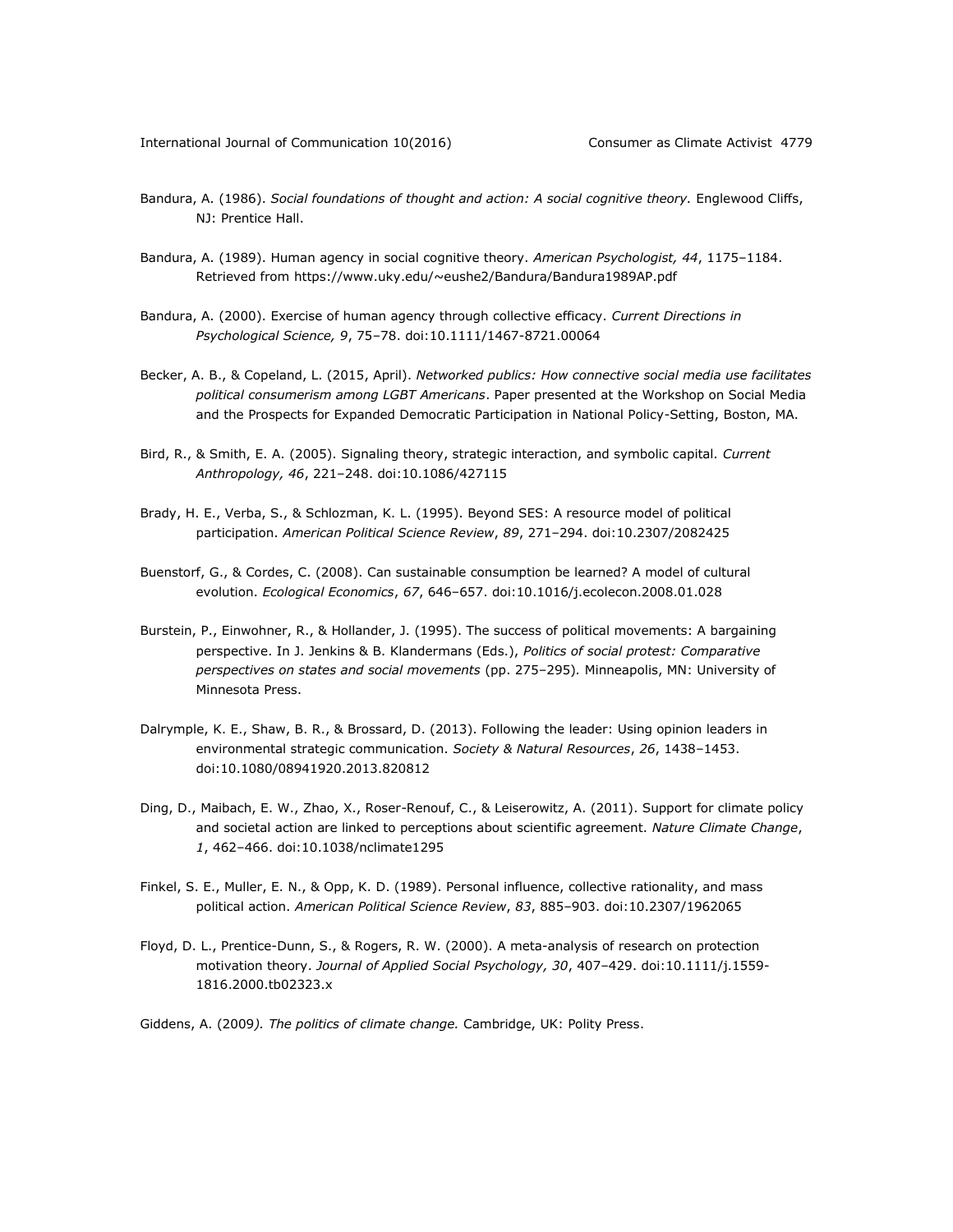- Gil de Zúñiga, H., Copeland, L., & Bimber, B. (2013). Political consumerism: Civic engagement and the social media connection. *New Media & Society, 16,* 488–506. doi:10.1177/1461444813487960
- Green America. (2013). *The big green opportunity for small business in the U.S.: Small business sustainability report.* Washington, DC: Russ Gaskin, Martha Van Gelder. Retrieved from [http://biggreenopportunity.org/wp-content/uploads/2013/05/Big-Green-Opportunity-Report-](http://biggreenopportunity.org/wp-content/uploads/2013/05/Big-Green-Opportunity-Report-FINAL-WEB.pdf)[FINAL-WEB.pdf](http://biggreenopportunity.org/wp-content/uploads/2013/05/Big-Green-Opportunity-Report-FINAL-WEB.pdf)
- Griskevicius, V., Tybur, J. M., & Van den Bergh, B. (2010). Going green to be seen: Status, reputation, and conspicuous conservation. *Journal of Personality and Social Psychology, 98*, 392–404. doi:10.1037/a0017346
- Hart, P. S., & Feldman, L. (2014). Threat without efficacy? Climate change on U.S. network news. *Science Communication*, *36*, 325–351. doi:10.1177/1075547013520239
- Hollenbeck, C. R., & Zinkhan, G. M. (2006). Consumer activism on the Internet: The role of anti-brand communities. *Advances in Consumer Research*, *33*, 479–485. Retrieved from <http://www.acrwebsite.org/volumes/12299/volumes/v33/NA-33>
- Katz-Kimchi, M., & Atkinson, L. (2014). Popular climate science and painless consumer choices: Communicating climate change in the Hot Pink Flamingos exhibit, Monterey Bay Aquarium. *Science Communication*, *36,* 754–777. doi:10.1177/1075547014555998
- Katz-Kimchi, M., & Atkinson, L. (2015, May). *Social media and climate action: A case study of Greenpeace's online mobilization campaigns targeting global brands.* Paper presented at the annual conference of the International Communication Association, San Juan, PR.
- Kim, S., Jeong, S. H., & Hwang, Y. (2013). Predictors of pro-environmental behaviors of American and Korean students: The application of the theory of reasoned action and protection motivation theory. *Science Communication*, *35*, 168–188. doi:10.1177/1075547012441692
- Klandermans, B. (2004). The demand and supply of participation: Social–psychological correlates of participation in social movements. In D. Snow, S. Soule, & H. Kriesi (Eds.), *The Blackwell companion to social movements* (pp. 360–379). Malden, MA: Blackwell Publishing. doi:10.1002/9780470999103.ch16
- Krosnick, J. A., Holbrook, A. L., Lowe, L., & Visser, P. S. (2006). The origins and consequences of democratic citizens' policy agendas: A study of popular concern about global warming. *Climatic Change*, *77*, 7–43. doi:10.1007/s10584-006-9068-8
- Kurz, T., Augoustinos, M., & Crabb, S. (2010). Contesting the "national interest" and maintaining "our lifestyle": A discursive analysis of political rhetoric around climate change. *British Journal of Social Psychology*, *49*, 601–625. doi:10.1348/014466609X481173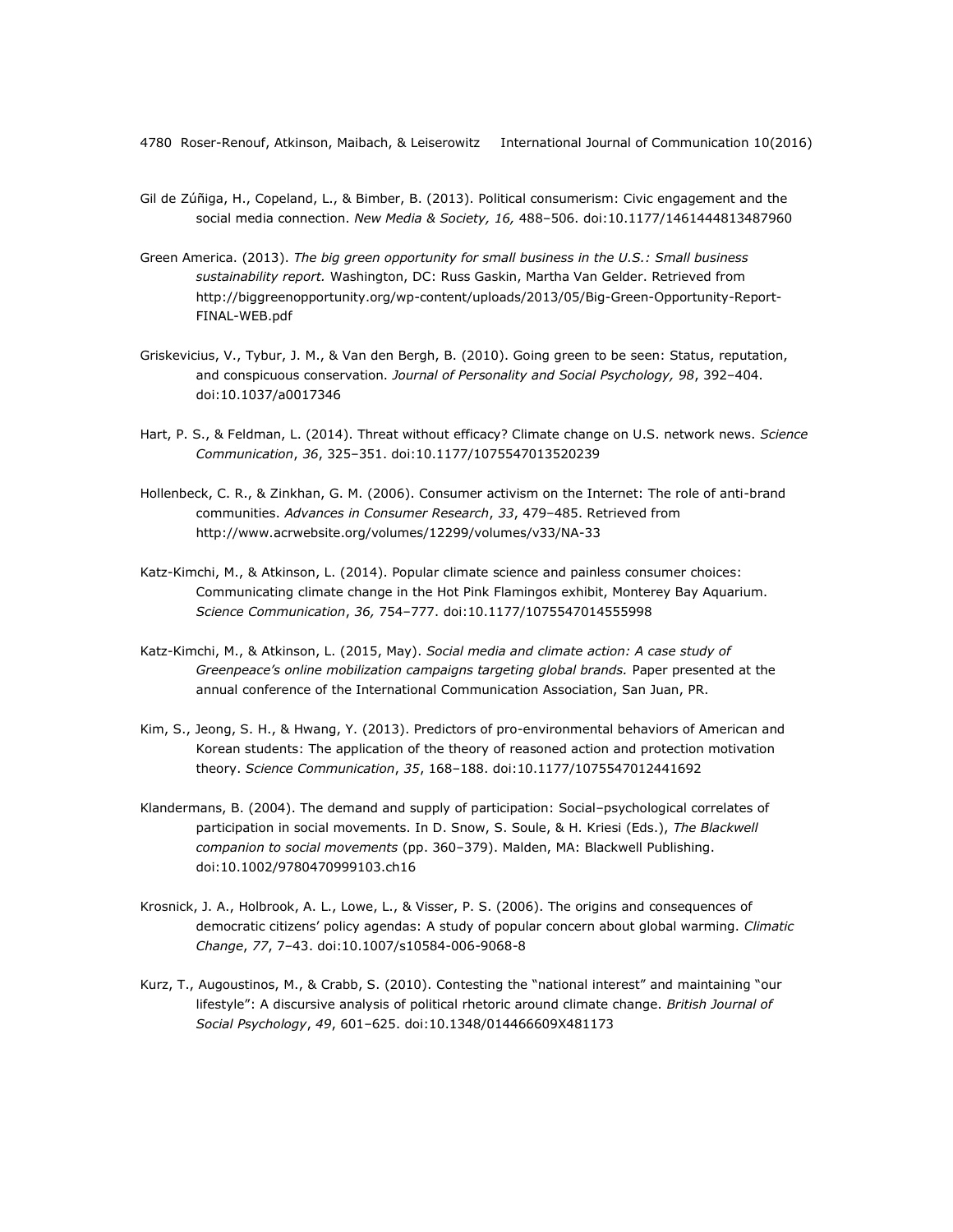- Leiserowitz, A., Feinberg, G., Rosenthal, S., Smith, N., Anderson A., Roser-Renouf, C. & Maibach, E. (2014). *What's in a name? Global warming vs. climate change.* New Haven, CT: Yale University and George Mason University. Retrieved from environment.yale.edu/climate-communication-OFF/files/Global\_Warming\_vs\_Climate\_Change\_Report.pdf
- Leiserowitz, A., Maibach, E., Roser-Renouf, C., Feinberg, G., & Howe, P. (2013). *Americans' actions to limit global warming in April 2013.* New Haven, CT: Yale University and George Mason University. Retrieved from [http://environment.yale.edu/climate-communication-OFF/files/Behavior-April-](http://environment.yale.edu/climate-communication-OFF/files/Behavior-April-2013.pdf)[2013.pdf](http://environment.yale.edu/climate-communication-OFF/files/Behavior-April-2013.pdf)
- Leiserowitz, A., Maibach, E., Roser-Renouf, C., Feinberg, G., Rosenthal, S., & Marlon, J. (2014). *Climate change in the American mind: October, 2014.* New Haven, CT: Yale University and George Mason University. Retrieved from [http://environment.yale.edu/climate-communication-](http://environment.yale.edu/climate-communication-OFF/files/Climate-Change-American-Mind-October-2014.pdf)[OFF/files/Climate-Change-American-Mind-October-2014.pdf](http://environment.yale.edu/climate-communication-OFF/files/Climate-Change-American-Mind-October-2014.pdf)
- Lorenzoni, I., Nicholson-Cole, S., & Whitmarsh, L. (2007). Barriers perceived to engaging with climate change among the UK public and their policy implications. *Global Environmental Change*, *17*, 445–459. doi:10.1016/j.gloenvcha.2007.01.004
- Muniz, A., & O'Guinn, T. (2001). Brand community. *Journal of Consumer Research, 27*, 412–432. doi:10.1086/319618
- Myers, T. A. (2011). Goodbye, listwise deletion: Presenting hot deck imputation as an easy and effective tool for handling missing data. *Communication Methods and Measures*, *5*, 297–310. doi:10.1080/19312458.2011.624490
- Nisbet, M. C., & Kotcher, J. E. (2009). A two-step flow of influence? Opinion-leader campaigns on climate change. *Science Communication, 30*, 328–354. doi:10.1177/1075547008328797
- Nolan, J. M., Schultz, P. W., Cialdini, R. B., Goldstein, N. J., & Griskevicius, V. (2008). Normative social influence is underdetected. *Personality and Social Psychology Bulletin*, *34*, 913–923. doi:10.1177/0146167208316691
- Olmerud, P. (1998). *Butterfly economics: A new general theory of social and economic behavior*. New York, NY: Basic Books.
- Petty, R., & Cacioppo, J. (1986). *Attitudes and persuasion: Classic and contemporary approaches.* Dubuque, IA: Brown.
- Roser-Renouf, C., Maibach, E. W., Leiserowitz, A., & Zhao, X. (2014). The genesis of climate change activism: From key beliefs to political action. *Climatic Change*, *125*, 163–178. doi:10.1007/s10584-014-1173-5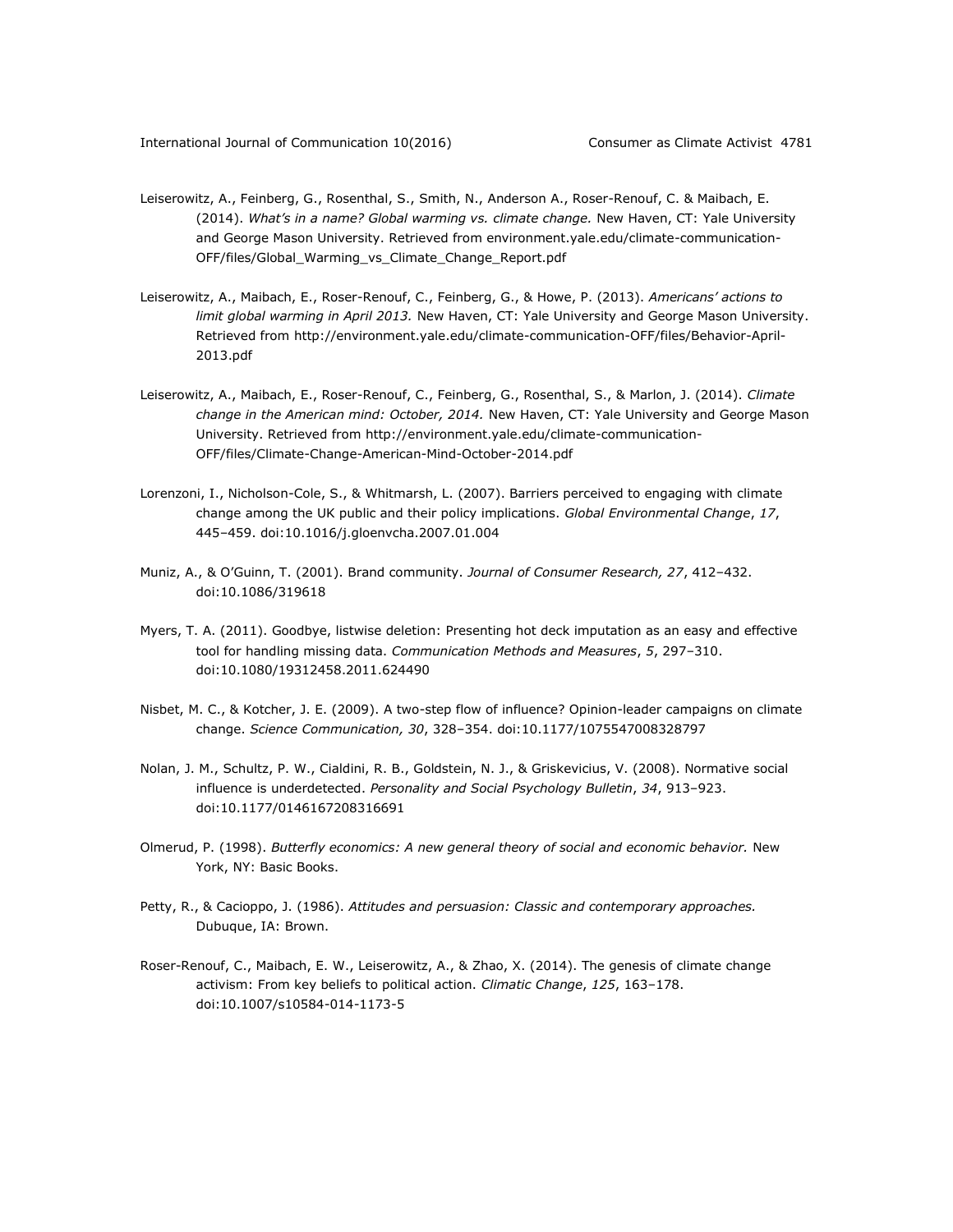- Shah, D. V., McLeod, D. M., Kim, E., Lee, S. Y., Gotlieb, M. R., Ho, S. S., & Breivik, H. (2007). Political consumerism: How communication and consumption orientations drive "lifestyle politics." *The ANNALS of the American Academy of Political and Social Science, 611*, 217–235. doi:10.1177/0002716206298714
- Shah, D. V., & Scheufele, D. A. (2006). Explicating opinion leadership: Nonpolitical dispositions, information consumption, and civic participation. *Political Communication*, *23*, 1–22. doi:10.1080/10584600500476932
- Shaw, D., Newholm, T., & Dickinson, R. (2006). Consumption as voting: An exploration of consumer empowerment. *European Journal of Marketing, 40*, 1049–1067. doi:10.1108/03090560610681005
- Sheeran, P. (2002). Intention–behavior relations: A conceptual and empirical review. *European Review of Social Psychology*, *12*, 1–36. doi:10.1080/14792772143000003
- Shrum, L. J., McCarty, J. A., & Lowrey, T. M. (1995). Buyer characteristics of the green consumer and their implications for advertising strategy. *Journal of Advertising*, *24*, 71–82. Retrieved from <http://www.jstor.org/stable/4188973>
- Stern, P. C. (2000). New environmental theories: Toward a coherent theory of environmentally significant behavior. *Journal of Social Issues*, *56*, 407–424. doi:10.1111/0022-4537.00175
- Stern, P. C., Dietz, T., Abel, T. D., Guagnano, G. A., & Kalof, L. (1999). A value–belief–norm theory of support for social movements: The case of environmentalism. *Human Ecology Review*, *6*, 81–97. Retrieved from [http://citeseerx.ist.psu.edu/viewdoc/download?doi=10.1.1.195.5410](http://citeseerx.ist.psu.edu/viewdoc/download?doi=10.1.1.195.5410%0b&rep=rep1&type=pdf) [&rep=rep1&type=pdf](http://citeseerx.ist.psu.edu/viewdoc/download?doi=10.1.1.195.5410%0b&rep=rep1&type=pdf)
- Stolle, D., & Micheletti, M. (2013). *Political consumerism: Global responsibility in action*. New York, NY: Cambridge University Press.
- Szasz, A. (2007). *Shopping our way to safety: How we changed from protecting the environment to protecting ourselves*. Minneapolis, MN: University of Minnesota Press.
- van der Linden, S., [Leiserowitz,](https://www.researchgate.net/researcher/2083670184_Anthony_A_Leiserowitz) A., Feinberg, G., & Maibach, E. (2015). [The scientific consensus on](https://www.researchgate.net/publication/272839435_The_Scientific_Consensus_on_Climate_Change_as_a_Gateway_Belief_Experimental_Evidence?ev=prf_pub)  [climate change as a gateway belief: Experimental evidence.](https://www.researchgate.net/publication/272839435_The_Scientific_Consensus_on_Climate_Change_as_a_Gateway_Belief_Experimental_Evidence?ev=prf_pub) *PLoS One, 10*(2), e0118489. doi:10.1371/journal.pone.0118489
- Willis, M. M., & Schor, J. B. (2012). Does changing a light bulb lead to changing the world? Political action and the conscious consumer. *The ANNALS of the American Academy of Political and Social Science*, *644*, 160–190. doi:10.1177/0002716212454831